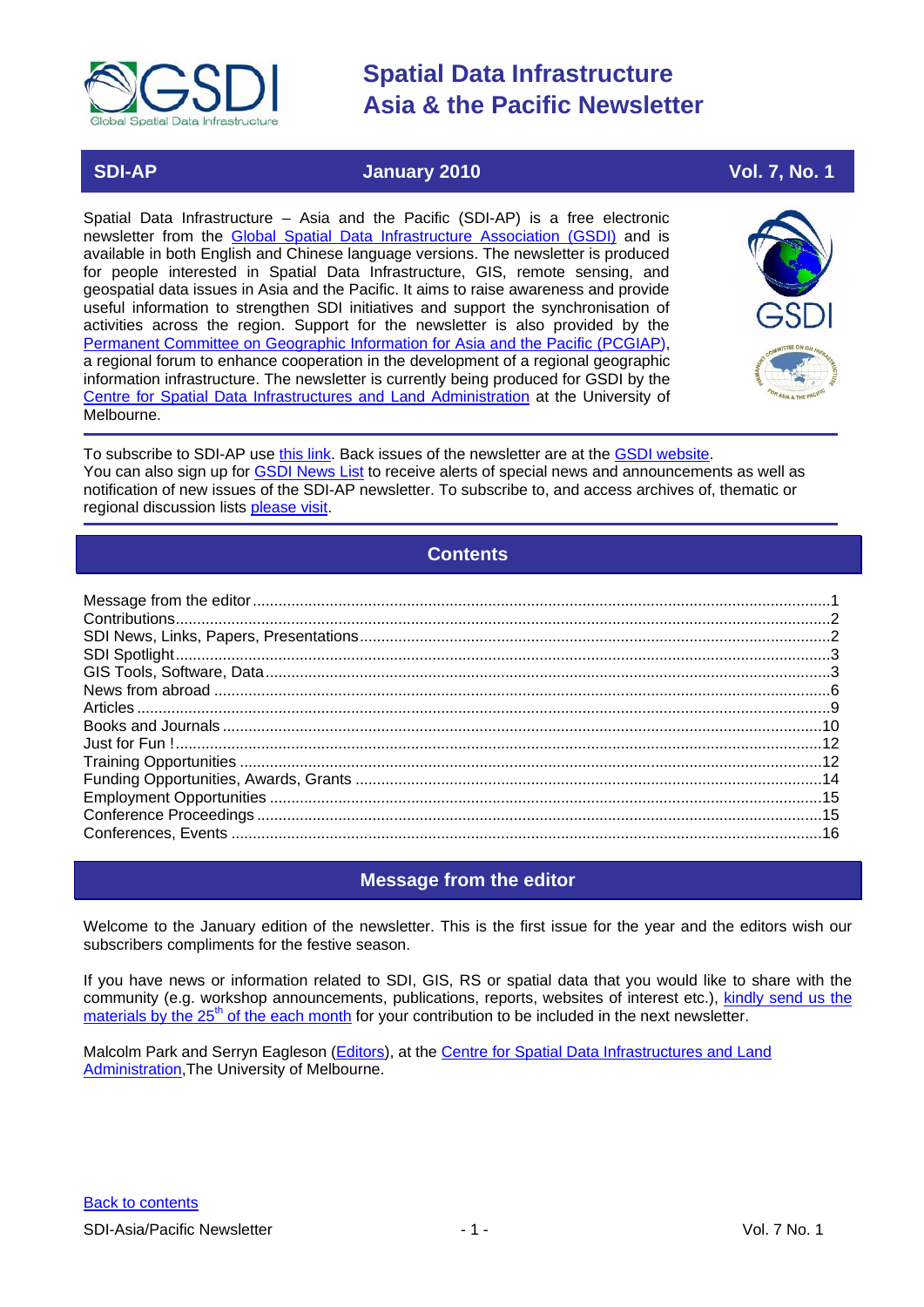

# **Contributions**

<span id="page-1-0"></span>Thank you to the following people and organisations for their contributions to this issue: Paul Box, Kate Lance, and Baek Wonkug for news feeds, Jeremy Shen & Jeremy Huang for the Chinese translation, and Shivani Lal, *GIS Development*, *Asia Surveying Mapping Magazine* for directly feeding into the newsletter.

#### <span id="page-1-1"></span>[Back to contents](#page-0-0)

### **SDI News, Links, Papers, Presentations**

#### **[Korea's OGC Interoperability Day Highlights Ambitious Geospatial Infrastructure Programs](http://www.opengeospatial.org/pressroom/pressreleases/1103)**

The Open Geospatial Consortium (OGC®) Korea Forum and the Korea Research Institute for Human Settlements (KHRIS) co-hosted an OGC Interoperability Day event on 18 November at the KHRIS facility in Gyeonggi-do, South Korea. The day-long program included talks by business, government and academic leaders on topics related to geospatial standardization and interoperability in the context of ubiquitous information services. The OGC Korea Forum is developing strategies for a seamless geospatial service network across Korea that seeks to organize resources from IT industry, government, mass market websites, public utility services, U-Cities and research groups to create a very large scale, high-density, nationwide geospatial information testbed.

Source: [OpenGeoSpatial](http://www.opengeospatial.org/pressroom/pressreleases/1103)

#### **[Discovering Australia's mineral resources](http://www.csiro.au/science/Discovering-mineral-resources.html)**

New exploration concepts and technologies are being developed by researchers working through the Minerals Down Under National Research Flagship with the long-term aim of replenishing Australia's resource base. There are five streams of research contributing towards this aim the first of which is the development of a national geoscience data infrastructure that improves pre-competitive information exchange across industry and government. The accessibility and availability of geoscience information has enormous impact on the competitive position of Australia for exploration investment. In collaboration with the geological surveys, existing and new data types will be more easily integrated from multiple custodians using open standards. The improvements in national access will then be exploited through better data integration and new analysis techniques to improve exploration outcomes. Source: [CSIRO](http://www.csiro.au/science/Discovering-mineral-resources.html)

#### **[The Land Administration Domain Model \(LADM\) Is Becoming to an International Standard –](http://www.fig.net/news/news_2009/canada_november_2009.htm) the [Proposal Passed Vote at the ISO TC211 Meeting](http://www.fig.net/news/news_2009/canada_november_2009.htm)**

FIG (International Federation of Surveyors) submitted in 2008 a proposal to develop an International Standard concerning the Land Administration Domain to the Technical Committee 211 on Geographic Information of the International Organisation for Standardisation (ISO/TC211). There was a positive vote on the draft at ISO TC 211 plenary meeting in Quebec City in November 2009 on forwarding the ISO 19152 Land Administration Domain Model as a Draft International Standard (DIS). An Editing Committee is working now on the DIS, which is expected to be available in March 2010. The final International Standard is expected in 2011. The FIG is an international, non-government organisation whose purpose is to support international collaboration for the progress of surveying in all fields and applications. [Read more.](http://www.fig.net/news/news_2009/canada_november_2009.htm) Source : www.fig.net

#### **From the INSPIRE Team**

We are delighted to inform you that the INSPIRE Forum Web 2.0 site is available [here](http://inspire-forum.jrc.ec.europa.eu/) The INSPIRE Forum Web 2.0 site is

- an open space for the exchange of information, best practice, news, opinions on issues relating to **INSPIRE**
- a meeting place to get to know professionals working in different countries and thematic areas
- a learning space where you can download tutorials, workshops, presentations and learn about and participate in upcoming workshops and conferences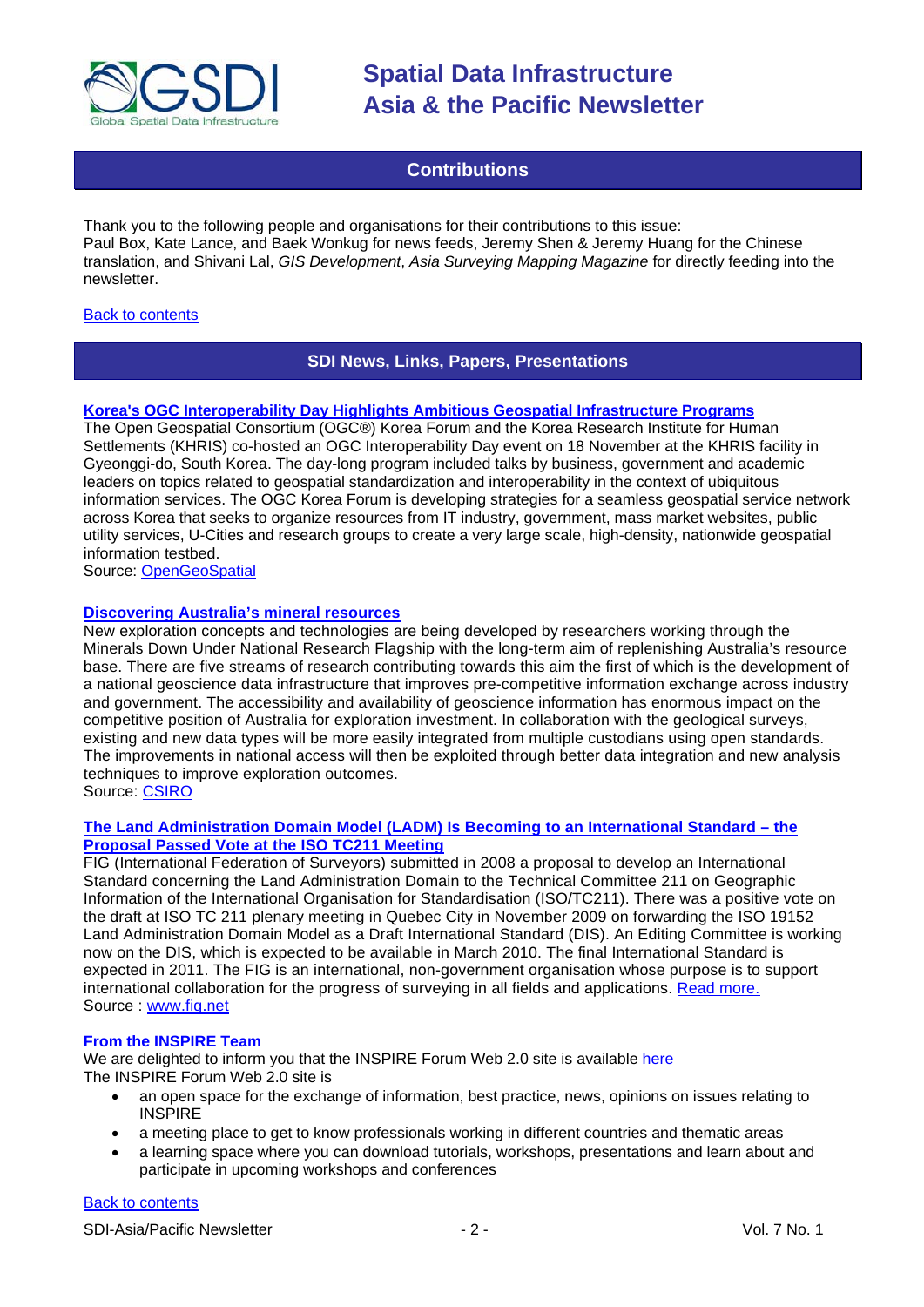

For a full list of the groups visit: <<http://inspire-forum.jrc.ec.europa.eu/pg/groups/world/> > Source: The INSPIRE Team and Paul Box's iPhone

#### **[Data sharing still a challenge for the Malaysain Geospatial Data Infrastructure.](http://www.gisdevelopment.net/magazine/global/2009/December/50.htm)**

This article is based on a transcript from an interview with **Fuziah Bt. Hj. Abu Hanifah** Director, Malaysian Centre for Geospatial Data Infrastructure (MaCGDI), the interview discusses the background to the project as well as the progress and plans for the future. MaCGDI's main project is called MyGDI, the Malaysian Geospatial Data Infrastructure. The project started in 1998. At that time, they were known as National Infrastructure for Land Information System (NaLIS), and three agencies; Land Office, JUPEM, and the evaluation Office, were the focus. The land information data sharing was developed for only these three agencies but currently we have more than 100 agencies participating in our infrastructure, from the federal government and the local authorities.

Source: [GIS Development](http://www.gisdevelopment.net/magazine/global/2009/December/50.htm)

#### **[Delhi launches Spatial Data Infrastructure portal](http://netindian.in/news/2009/11/26/0004184/delhi-launches-spatial-data-infrastructure-portal)**

Delhi has joined an elite group of cities such as New York, Washington, London, Paris and Tokyo, with the launch of an internet portal that provides detailed information on the capital's overground and underground utilities. The Rs 120 crore Delhi State Spatial Data Infrastructure Project (DSSDI) was inaugurated at the Delhi Pavilion in the India International Trade Fair. "The underground utilities comprising water, sewer, telephones, power lines etc have been mapped for the first time using state-of –the- art technology. The availability of underground utilities in digital form would enable the concerned line departments to undertake preventive maintenance programmes as well as locate the fault in the underground utility with precision," Ms Dikshit said. Developed countries have been using geo-spatial technology for long for enhancing transparency in the functioning of government departments. Source: [NetIndia](http://netindian.in/news/2009/11/26/0004184/delhi-launches-spatial-data-infrastructure-portal)

### **[Workshop on Geospatial Information for Developing Countries: Science and Technology](http://www.cse.iitb.ac.in/gise/workshop)**

The [Department of Computer Science & Engineering \(CSE\),](http://www.cse.iitb.ac.in/) [IIT Bombay,](http://www.iitb.ac.in/) and [Department of Computer](http://www.cs.umn.edu/)  [Science,](http://www.cs.umn.edu/) [University of Minnesota,](http://www1.umn.edu/twincities/index.php) USA under the [Indo-U.S. Science and Technology Forum \(IUSSTF\)](http://www.indousstf.org/) have held a 3-day workshop on "Geospatial information for developing countries: Science and Technology" to discuss state-of-art in GIS technologies, understand the challenges in applying them to problems in developing nations, and set future research directions.

This 3-day Workshop brought together researchers, experts and professionals from computer science, geoinformatics, industry as well as large user organizations and Governmental departments to enable an understanding of the requirements of computational sciences in the domain of geo-informatics, especially in the current environment of 'data-rich' systems. Abstracts and papers from this workshop are available from [here.](http://www.cse.iitb.ac.in/gise/workshop) Source: [Department of Computer Science & Engineering \(CSE\)](http://www.cse.iitb.ac.in/)

# **SDI Spotlight**

<span id="page-2-0"></span>For this months spotlight feature the editors would like to recommend reading the [Geospatial Summary 2009](http://www10.giscafe.com/nbc/articles/view_weekly.php?articleid=772003) by Susan Smith and published in the GIS Cafe. The article provides an overview of trends that occurred during 2009 such as cloud computing, multi-core computing, visualization/simulation, democratization of geospatial, virtual websites, social networking and sustainability which will inevitably change the way geospatial information is implemented, stored and/or processed.

Source: [GISCafe](http://www10.giscafe.com/nbc/articles/view_weekly.php?articleid=772003&page_no=3)

<span id="page-2-1"></span>**The editors are actively soliciting contributions to the monthly "SDI Spotlight" feature for the January and subsequent issues.**

### **GIS Tools, Software, Data**

#### **[Building Back Better: Aceh Province, Indonesia, Continues GIS Work Five Years after Tsunami](http://www.vector1media.com/articles/features/10677-building-back-better-aceh-province-indonesia-continues-gis-work-five-years-after-tsunami)**

December 2009 marks the fifth anniversary of the Boxing Day tsunami in Southeast Asia.This website provides an overview of the important role that GIS plased in relief efforts. Easily the largest natural disaster in recent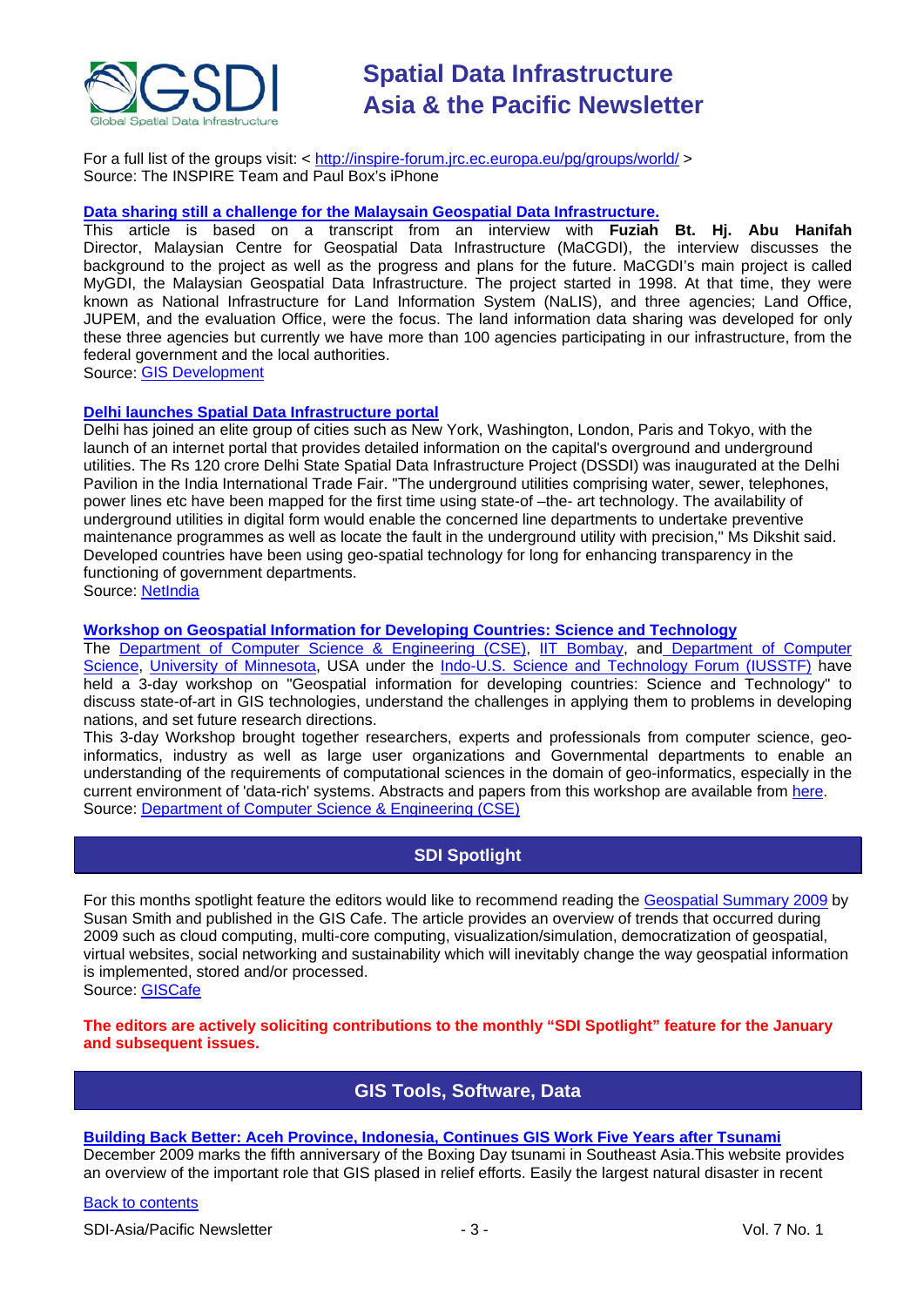

history, the 9.1-magnitude earthquake and resulting tsunami on December 26, 2004, brought incredible devastation to many coastal countries, particularly Indonesia. A wave 30 meters high hit the province of Aceh, on the northern tip of Sumatra. GIS maps acted as guides to affected areas and were used to coordinate emergency services and rebuilding. Source: [ESRI](http://www.vector1media.com/articles/features/10677-building-back-better-aceh-province-indonesia-continues-gis-work-five-years-after-tsunami)

#### **[ESRI releases MapIt 1.1](http://www.esri.com/news/releases/09_4qtr/mapit-release11.html)**

ESRI released MapIt version 1.1. The release includes new capabilities, enhancements, and functionality that allow users to better visualise the connection between tabular data and its geographic properties. It also includes Microsoft Windows Azure and SQL Azure support for developing applications in the cloud. Source: ESRI Press Release



#### **[GIS for History](http://www.gisforhistory.org/)**

Here is a useful web site on the use of GIS in history. This site gives history students and teachers the power of [GIS](http://www.gisforhistory.org/info/whatisgis.php) to investigate critical moments in American history (for example, here's our [Great Migration map\)](http://www.gisforhistory.org/projects/greatmigration/?defaultView=map). Each investigation provides an interactive GIS map for studying patterns in historical census data over a period of time, a collection of historical documents chosen to help put the data into historical context, and lesson plans created by teachers and university instructors. *GIS for History*© is a project of the University of Illinois at Chicago (UIC). It is supported by a ["We the People"](http://www.wethepeople.gov/) grant from the [National Endowment for the Humanities](http://www.neh.gov/) (["Bringing Historical Census Data Alive with GIS"](http://www.uic.edu/educ/bctpi/historyGIS/NEHRadinsky03narrative.pdf)). The goal of the project is to create and share history curriculum materials and lesson plans using historical census data and primary source on-line documents, within a web-based GIS.

We gratefully acknowledge Wonkug Baek for bringing this website to our attention.

#### **[Mapping climate change hot spots](http://www.idrc.ca/ccaa/ev-148556-201-1-DO_TOPIC.html)**

The mapmakers, in conjunction with a project led by the Economy and Environment Program for Southeast Asia (EEPSEA) based in Singapore, focused on 592 sub-national provinces or districts in Vietnam, Laos, Cambodia, Thailand, Malaysia, the Philippines, and Indonesia. Guided by an assessment framework developed by the United Nations' Intergovernmental Panel on Climate Change, they designed three preliminary maps, each illustrating a different category of climate-related information: Exposure, Sensitivity and Adaptive capacity. EEPSEA plans to update the map by taking account of new information and to refine it by using different assumptions and scenarios. Also, EEPSEA proposes to help selected local governments apply some of the study's recommendations to their own situations. In particular, it will train them to conduct their own economic research and vulnerability assessments, and to create their own local maps. The goal is to empower communities by providing them with the tools to inform, educate, and build understanding of the effects of climate change. [PDF version](http://www.idrc.ca/uploads/user-S/12586674031Climate_Change_map_final.pdf)

Source: Kate Lance

#### **New GIS tutorial site launched**

Operated by Anthony Calderon who has been involved with GIS for 12 years, GISHowto.com features tutorials in video format for a range of software programs such as ESRI's ArcGIS, ENVI, MapInfo and Google Earth. The site also hosts an event calendar and a forum for discussing GIS software issues. Explore: [GISHowTo.com](http://www.gishowto.com/) Thanks to Wonkug Baek for bringing this item to our attention.

#### **[China Vietnamese Land Border Issue Settled](http://en.sbsm.gov.cn/article/Importantactivity/200911/20091100058941.shtml)**

China and Vietnam have finally agreed on the land boarder between the two countries. A ceremony to mark the occasion was held 18 November in Beijing. The agreement comes after 10 years of surveying effort by the two sides.

Source: State Bureau of Surveying & Mapping and [Asian Surveying & Mapping](http://asmmag.com/news/china-vietnamese-land-border-issue-settled)

#### **[The maps that made Canberra](http://www.nla.gov.au/news/story.php?id=268)**

*Far-Sited: The Maps That Made Canberra* exhibition, which is open Monday to Friday in the Maps Reading Room, celebrates 100 years since the naming of the national capital.

Presented in collaboration with the ACT Government and the Federal Attorney General's Department, the display features maps from the National Library's collection, the National Archives of Australia, the Canberra Museum and Art Gallery and the House of Representatives, Parliament of Australia. Source: National Library of Australia

#### [Back to contents](#page-0-0)

SDI-Asia/Pacific Newsletter  $\overline{a}$  - 4 -  $\overline{a}$  -  $\overline{a}$  -  $\overline{a}$  Vol. 7 No. 1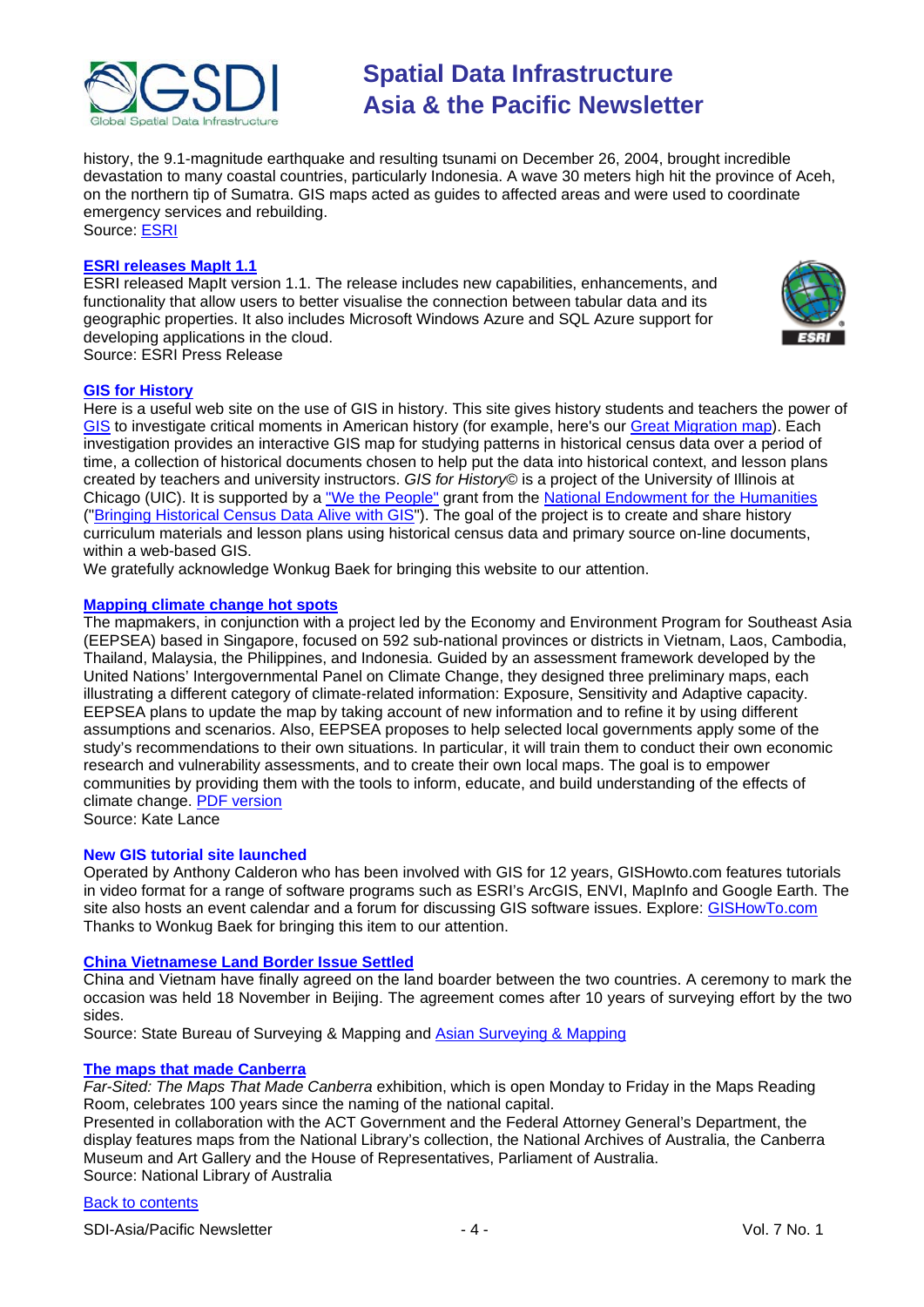

#### **[Indian state to deploy GPS to curb road accidents](http://www.zeenews.com/news587382.html)**

In an effort to reduce the number of road accidents in the hill state, primarily due to "human error", an Indian state government (Himachal Pradesh) is contemplating to install GPS in state-run and private buses. Source: [GIS News](http://www.gisdevelopment.net/news/viewn.asp?id=GIS:N_aswptcbvhy) & ZeeNews.com

#### **ALSO [TNRSP develops system to monitor road accidents](http://www.siliconindia.com/shownews/Soon_a_system_to_monitor_road_accidents_-nid-63271.html)**

A system to monitor road accidents is currently being tested by the Tamil Nadu Road Sector Project (TNRSP) wing, which will be operational by the second week of December. The Road Accident Data Monitoring System (RADMS) is part of the road safety component of the TNRSP, which is financed by a loan from the World Bank Source: [GIS News](http://www.gisdevelopment.net/news/viewn.asp?id=GIS:N_aulnikgcvm&Ezine=nov3009§ion=News) & SiliconIndia.com

#### **[Australian airline Qantas expands GPS use in flights](http://www.gisdevelopment.net/news/viewn.asp?id=GIS:N_wkrfztshdv&Ezine=dec0709§ion=News)**

Qantas is expanding its use of the latest generation GPS-based navigation systems to some Melbourne flights that promises "a perfect flight path, gate to gate ", which is expected to save oceans of fuel, tonnes of greenhouse gases, flying hours, time and money. Source: GIS News & [Sydney Morning Herald](http://www.smh.com.au/travel/travel-news/perfect-flight-path-qantas-expands-gps-use-20091203-k7yy.html)

#### **[Monitoring rhinos geospatially](http://www.telegraphindia.com/1091128/jsp/northeast/story_11793866.jsp)**

Taking a cue from Kenya's Masai Mara National Park, the Assam forest department (India) has decided to prepare the janamkundali (database) of every rhino found in the state's national parks for a better understanding of the prized animal.

The Geographical Information System (GIS) and Global Positioning System (GPS) will be used to monitor the rhinos at the parks on a day-to-day basis.

Source: [GIS News](http://www.gisdevelopment.net/news/viewn.asp?id=GIS:N_tapiszvjyf&Ezine=dec0709§ion=News) & The Telegraph (India)

#### **[21st Century Explorers Return with Unique Data from Indian Ocean Seamounts](http://www.vector1media.com/news/top-stories/53-corporate-news/10616-21st-century-explorers-return-with-unique-data-from-indian-ocean-seamounts)**

A team of the world's leading marine experts, paired with scientists from the Indian Ocean region, have just returned from a six week research expedition above seamounts in the high seas of the Indian Ocean with a whole new understanding of seamount ecosystems. They gathered a very rich collection of data and specimens, including some strange-looking marine creatures.

The scientific survey was organized by IUCN and its partners to improve knowledge of seamounts across the southwest Indian Ocean ridge. Seamounts, underwater mountains of volcanic and tectonic origin, are known to be hotpots of biodiversity and attract a range of oceanic predators, including seabirds, whales and sharks. They also attract deepwater fisheries, as they host many species of commercial interest, most of which are very vulnerable to over-exploitation. The results of the research do not only have a scientific interest, but will help improve conservation and management of Indian Ocean marine resources. Source: V1 Media Newsletter

#### **[New set of Landsat imagery available](http://www.usgs.gov/newsroom/article.asp?ID=2364)**

A new collection of selected Landsat earth images worldwide, Global Land Survey 2005 (GLS2005), is now available for free download to any user around the globe. Source: USGS Press Release

### **[BGS launches "googlerock" service](http://www.computing.co.uk/computing/news/2254548/geological-society-launches)**

The British Geological Survey (BGS) has published a series of interactive geological maps onto OpenGeoscience, an online portal that has been unofficially dubbed "googlerock."

The maps will be available to the public free of charge. This is the first time free maps containing such a level of detail have been published online

The map has an interface similar to Google maps, where users can drill down into geological information in a particular area. It also includes the free provision of offshore maps, earthquake location information and samples of ground stability hazard maps.

Source: [http://www.computing.co.uk](http://www.computing.co.uk/)

#### **[Australian 3-D Geothermal Map](http://www.vector1media.com/vectorone/?p=4433)**

Geoscience Australia has produced a 3-D map covering the area between Queensland and South Australia. The area is known to have a high level of geothermal activity and such a map enables further investigation of the underground sources.

Source: V1 Media & [GeoScience Australia](http://www.ga.gov.au/ausgeonews/ausgeonews200912/cooper.jsp)

#### [Back to contents](#page-0-0)

SDI-Asia/Pacific Newsletter  $\overline{5}$  - 5 -  $\overline{5}$  - Vol. 7 No. 1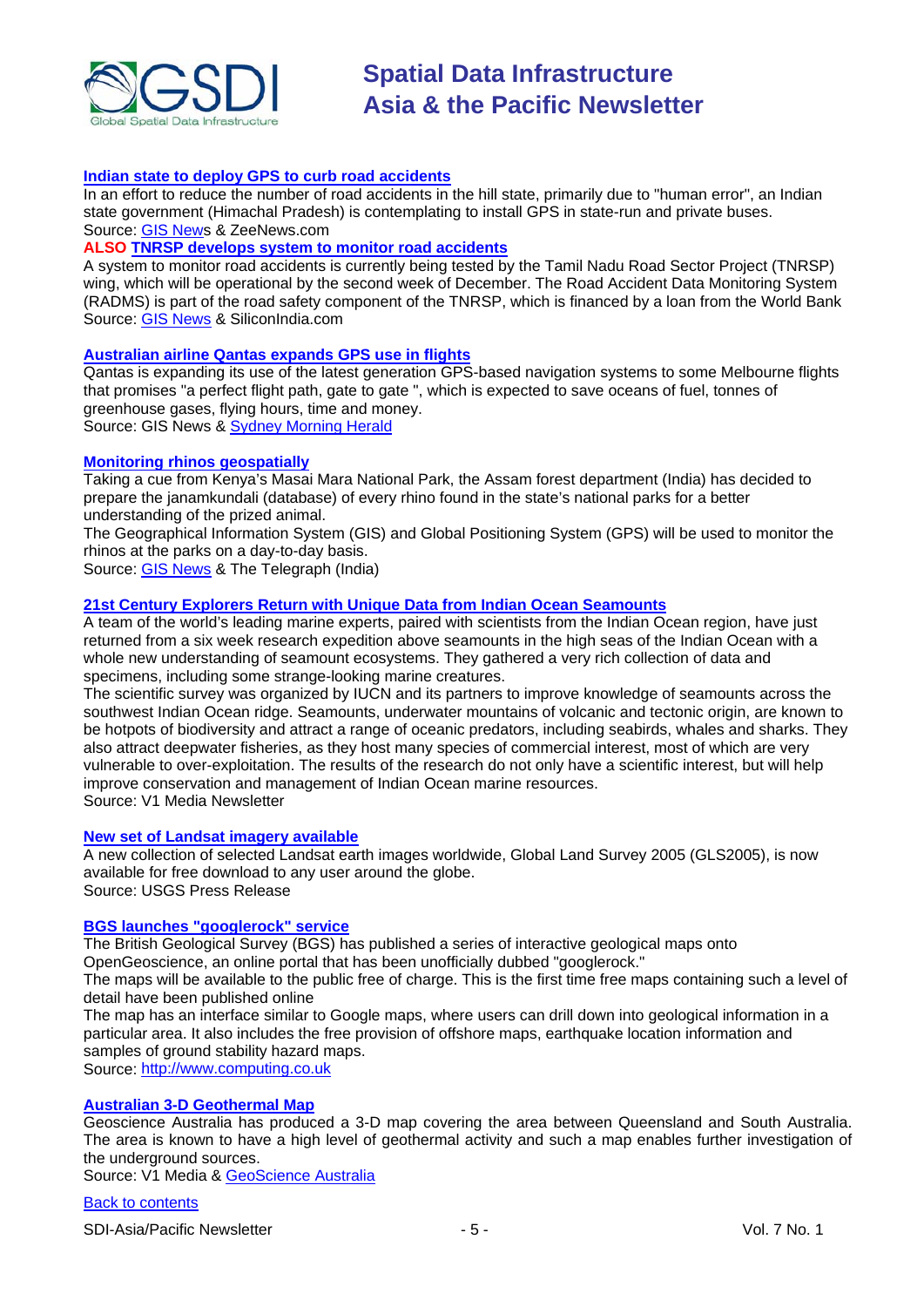

#### **News from abroad**

<span id="page-5-0"></span>*"This section has been included to highlight some of the developments happening outside the region which demonstrate SDI in action.*

#### **[Geospatial Line of Business](http://www.fgdc.gov/geospatial-lob)**

The U.S. Federal Geographic Data Committee announced on December 17, 2009 that all federal agencies now have access to a single ordering schedule for purchase of their geospatial software needs. Under a broad initiative supported by the Department of the Interior, Federal agencies will be able improve their efficiency and save taxpayers money by consolidating their purchases of geospatial software under the government-wide Geospatial Line of Business (LoB). An interagency team composed of representatives from across the Federal community worked with the U.S. General Services Administration SmartBUY Team to implement a multi-vendor Blanket Purchase Agreement. The new BPA will provide small, medium, and large government users a common portfolio of geospatial software technology options. For further information on activities: www.fgdc.gov/geospatial-lob*.*

Source: Wonkug Baek

#### **[USGIF Selected to Coalition of Geospatial Organizations](http://www.urisa.org/cogo)**

The United States Geospatial Intelligence Foundation (USGIF), a non-profit educational foundation dedicated to promoting the geospatial intelligence tradecraft and developing a stronger GEOINT Community, on December 21, 2009 announced it was unanimously voted into the full membership of the Coalition of Geospatial Organizations (COGO) during a meeting at the ASPRS/MAPPS 2009 Conference. COGO is a recently formed coalition of 16 national professional societies, trade associations and membership organizations in the geospatial field, representing more than 30,000 individual producers and users of geospatial data and technology. The purpose of COGO is to provide a forum for organizations concerned with national geospatial issues that will improve communications among member organizations and others; provide educational information on relevant issues for their respective memberships; align and strengthen their respective policy agendas; and facilitate development of strategies to address national issues. Source: www.dailyfinance.com via Wonkug Baek

#### **[Mapyx releases Ordnance Survey Ireland digital maps](http://in.sys-con.com/node/1196999)**

Mapyx releases the Ordnance Survey Ireland digital maps, making them the first digital mapping provider in UK joining OSi Ireland and OS Great Britain maps into the same products.

Source: [GIS News](http://www.gisdevelopment.net/news/viewn.asp?id=GIS:N_eagxtrpvcn&Ezine=nov3009§ion=News) and MapyxQuo

#### **["GPS can track soil moisture, snow depth" says research](http://www.denverpost.com/headlines/ci_13874821)**

Traditional GPS satellite signals can be used to measure snow depth and even soil and vegetation moisture, according to a research team led by the University of Colorado at Boulder.

The researchers developed a technique that uses interference patterns that are created when GPS signals reflect off the ground — called "multi path" signals — and are combined with signals that arrive directly from the satellite.

Source: [GIS News](http://www.gisdevelopment.net/news/viewn.asp?id=GIS:N_agoejtqwsd) & [GIS News\(2\)](http://www.gisdevelopment.net/news/viewn.asp?id=GIS:N_agoejtqwsd&Ezine=dec0709§ion=News) & *The Denver Post*

#### **Introducing Atlas of Norway (norgesatlas.info)**

On December 1st, the Norwegian Mapping Authority (NMA) launched a series of map services. The best and most detailed maps of Norway are now freely available. You can browse the maps in my new web application: norgesatlas.info (Atlas of Norway).

Source: [Thematic Mapping blog](http://blog.thematicmapping.org/2009/12/introducing-atlas-of-norway.html?utm_source=feedburner&utm_medium=email&utm_campaign=Feed%3A+thematicmapping+%28thematic+mapping+blog%29)

#### **US University's robotic underwater glider reaches Spanish waters**

The Scarlet Knight surfaced in Spanish waters last week and is on schedule, despite difficult currents, to reach its rendezvous site off the coast of Baiona, where celebrations are planned for Dec. 9.

The robotic underwater glider has traveled more than 4,000 nautical miles from New Jersey to Spain under the guidance of students and faculty from Rutgers's Institute of Marine and Coastal Sciences and with help from other students at partner universities in Europe.

Source: [NewJerseyNewsroom](http://www.newjerseynewsroom.com/science-updates/rutgers-robotic-underwater-glider-reaches-spanish-waters) & [The Melbourne Age](http://www.theage.com.au/world/a-glider-tests-the-waters-20091204-kaw7.html) & [The NJ Star Ledger](http://www.nj.com/news/index.ssf/2009/12/rutgers_university_ocean_glide_1.html)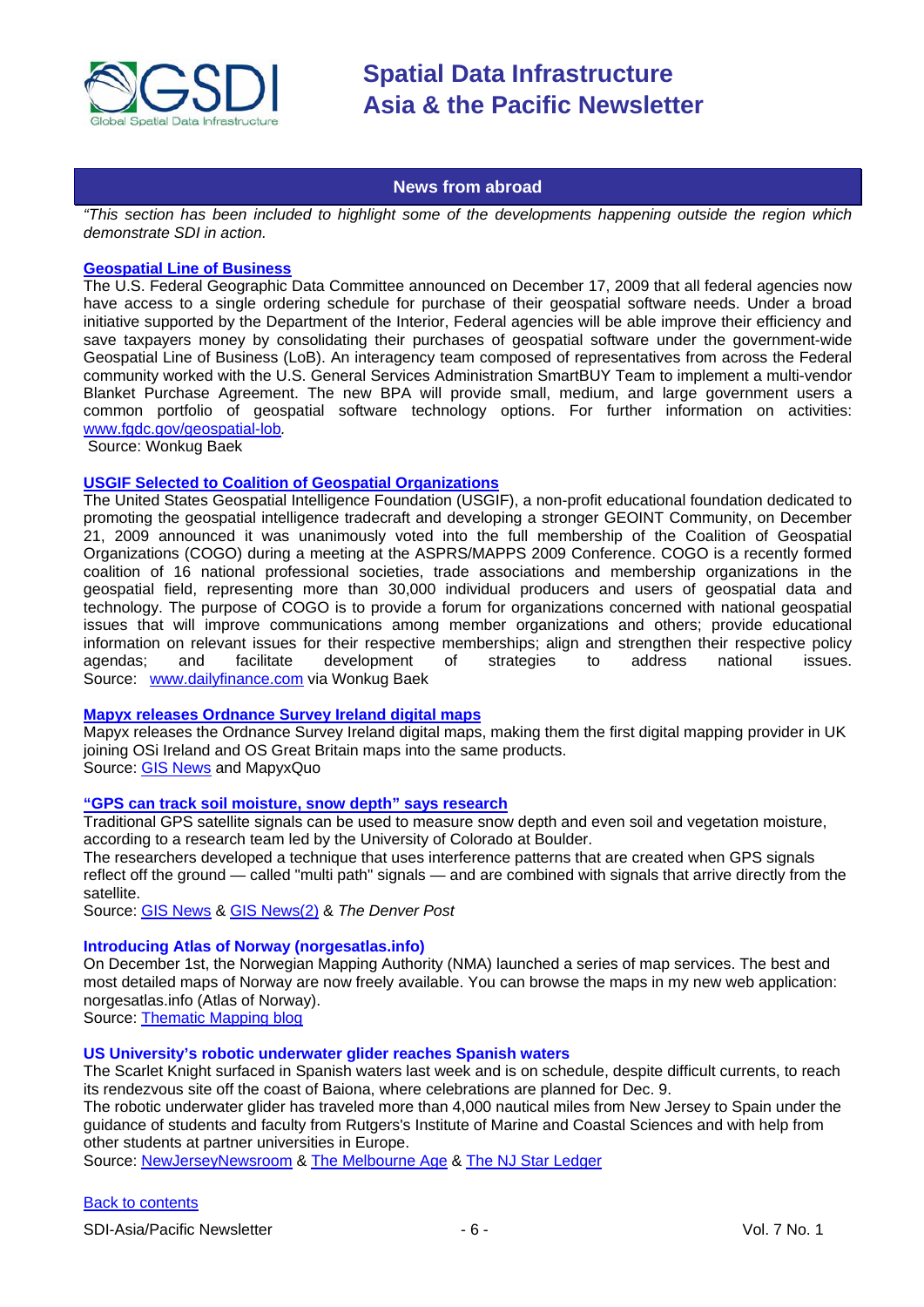

#### **Launch of [Natural Earth Provides Cartographer-Specific Data](http://vector1media.com/spatialsustain/launch-of-natural-earth-provides-cartographer-specific-data.html)**

A new web mapping resource launched today that is designed to provide free vector and raster map data specifically for the use of cartographers. [Natural Earth](http://www.naturalearthdata.com/) is an effort of volunteers that are supported by the North American Cartographic Information Society, with assistance from the University of Wisconsin-Madison cartography lab, Florida State University and others. Source: V1 Media

#### **[Award Winning European SDI Best Practice](http://www.vector1media.com/news/top-stories/55-policy-watch/10373-award-winning-european-sdi-best-practice)**

Source: V1 Media & Paul Box's iPhone

#### **The Geography of Recession (USA)**

There is an interesting map animation showing that it is important to marry the National Map with statistical abstract. According to the U.S. Department of Labor's Bureau of Labor Statistics, there are more than 31 million people currently unemployed. In the face of the worst economic upheaval since the Great Depression, millions of Americans are hurting. "The Decline: The Geography of a Recession," as created by labor writer LaToya Egwuekwe, serves as a vivid representation of just how much. [Click here](http://cohort11.americanobserver.net/latoyaegwuekwe/multimediafinal.html) to view "The Geography of a Recession" and watch the deteriorating transformation of the U.S. economy from January 2007 to the most recent unemployment data available today. Also available at [YouTube.](http://www.youtube.com/watch?v=RrP9qJmjIsA) Source: Wonkug Baek

#### **A new generation of US Geological survey (USGS) maps**

"US Topo" is the next generation of topographic maps from the U.S. Geological Survey. Digital [US Topo](http://nationalmap.usgs.gov/ustopo) maps are designed to look, feel, and perform like the traditional paper topographic maps for which the USGS is so well known. However, in contrast to paper-based maps, US Topo maps provide technical advantages that support faster, wider public distribution and enable basic, on-screen geographic analysis for all users. Arranged in the familiar 7.5-minute quadrangle format, US Topo maps are available free on the Web. Each map quadrangle is constructed in GeoPDF® format from key layers of geographic data — orthoimagery, roads, geographic names, topographic contours, and hydrographic features — found i[n The National Map,](http://nationalmap.gov/) a nationwide collection of integrated data from local, state, federal, and other sources. US Topo users can turn geographic data layers on and off as needed, zoom in and out to highlight specific features or see a broader context, and print the maps — in their entirety or in customized sections — on a wide variety of printing devices. Source: [www.usgs.gov](http://www.scanex.ru/)

#### **New Web-portal with Russian Marine Area Satellite Monitoring Data is Now Open**

ScanEx Research and Development Center, the leading Russian company on the remote sensing market, opened the publicly aссessible [web-portal](http://ocean.kosmosnimki.ru/) "Kosmosnimki – the Seas of Russia". The portal contains satellite and supporting information on environmental condition and shipping situation in the marine areas of our country obtained through satellite imagery in 2008-2009. The portal contains radar images of [RADARSAT-1](http://www.scanex.ru/en/data/default.asp?submenu=radarsat&id=index) (Canada) and [ENVISAT-1](http://www.scanex.ru/en/data/default.asp?submenu=envisat&id=index) (European Space Agency), optical images of [SPOT](http://www.scanex.ru/en/data/default.asp?submenu=spot&id=index) (France) and [Landsat 5](http://www.scanex.ru/en/data/default.asp?submenu=landsat&id=index) (USA) series spacecraft as well as data concerning characteristics and origin of oil pollution in the Baltic, Barents, White, Caspian, Okhotsk, Black and Japan Seas.<br>Source: www.scanex.ru

[Thanks to Wonkug Baek for bringing this item to our attention.]

### **[Competition between Microsoft v Google means we all win !!!!!!](http://gislounge.com/microsofts-bing-vs-google-maps-means-users-win/)**

Microsoft's **Bing Maps** and **Google Maps** continue their competition to offer the best online mapping. Recently, Microsoft launched Bing Maps Beta which not only retooled its mapping application with their Silverlight technology but also launched the release of Streetside. Also announced was the extended partnership of Microsoft with Navteq to supply 3D mapping data. The Google Geo Developers Blog has a post about the new aerial imagery available with API v2. The imagery is available with or without road overlays on top, and in each of the major compass directions (North, South, East and West). The imagery is currently only available in San Jose and San Diego but expect Google to roll out more cities quickly. The sure winner out of all of this competition is the user. More data, more imagery, better functionality, and better access to geographic information will lead improved mapping for the user.<br>Source: GIS Lounge [Tha

[Thanks to Wonkug Baek for bringing this item to our attention.]

#### **[Rainforests to be monitored for illegal logging](http://www.timesonline.co.uk/tol/news/environment/article6924113.ece)**

Environmentalists across the world are to be enlisted as armchair detectives to monitor satellite images of rainforests and report any illegal logging. The images will be frequently updated and anyone with internet

#### [Back to contents](#page-0-0)

SDI-Asia/Pacific Newsletter  $\overline{7}$  - 7 -  $\overline{7}$  -  $\overline{9}$  Vol. 7 No. 1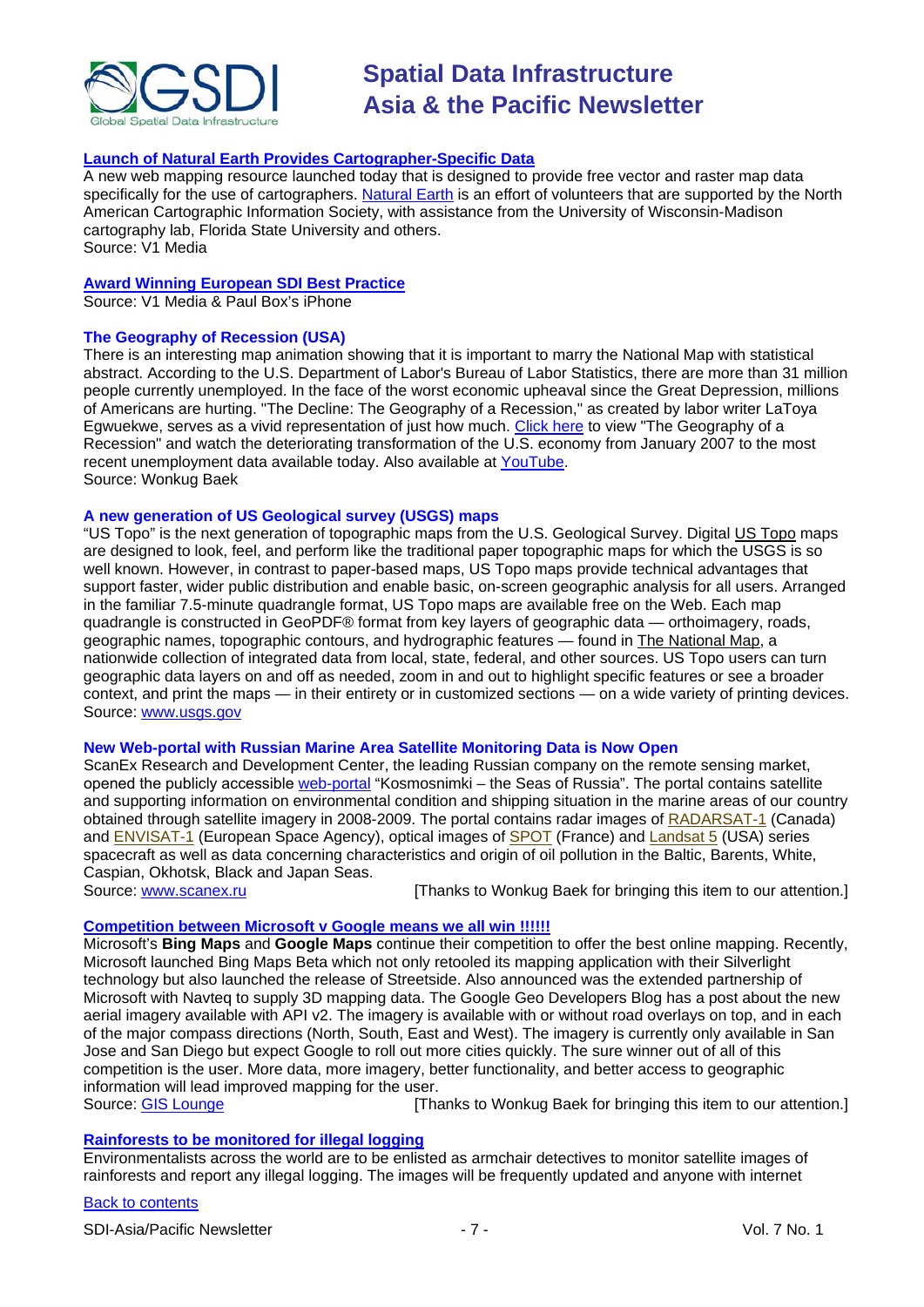

access will be able to make instant comparisons with historical images and spot destruction of rainforest almost as soon as it happens. …

The armchair detectives will be able to report their findings to an international agency being created to monitor whether countries are meeting their commitments to reduce deforestation. Any state found to have broken its pledge will lose its share of a new global fund established by rich countries to pay nations for leaving their trees standing.

The fund, called Reducing Emissions from Deforestation and Forest Degradation (REDD) and worth up to \$30 billion (£18 billion) a year, is due to be approved at the UN climate change summit in Copenhagen. Google is helping to create the new online detective tool, which is likely to be launched next year. Source: < [http://www.timesonline.co.uk](http://www.timesonline.co.uk/) > & [GIS News](http://www.gisdevelopment.net/news/viewn.asp?id=GIS:N_hvuoxtwqbk&Ezine=nov3009§ion=News)

#### **[Home heat loss maps available online](http://www.bluesky-world.com/press_releases/?id=148)**

Home owners in West Yorkshire, UK, will soon be able to go online to see the heat loss from their property. Following airborne surveys by aerial mapping firm Bluesky, the property level thermal map together with highresolution aerial photography are to be provided online by Calderdale Council. The council's relaunched Calderdale Maps Online service will offer interactive maps together with new features such as address look ups and find my nearest.

Source: [GIS News](http://www.gisdevelopment.net/news/viewn.asp?id=GIS:N_wpxzhuisva&Ezine=nov3009§ion=News) & Bluesky Press release

#### **[Hi-tech maps to improve demining operations](http://www.alertnet.org/db/an_art/59567/2009/11/1-150609-1.htm)**

Aside from body armour, metal detectors, prodders and a strong dose of courage, hi-tech maps are now an essential piece of kit for teams heading out to clear landmines Source: [GIS News](http://www.gisdevelopment.net/news/viewn.asp?id=GIS:N_artxbpfhuj&Ezine=dec0709§ion=News) & Reuters AlertNet

### **[Online access of Norwegian digital maps free-of-charge](http://www.gisdevelopment.net/news/viewn.asp?id=GIS:N_jxgziqkmwl)**

From 1 December 2009, internet users will be able to access digital map services free-of-charge on the state map sites. The manager of the Norwegian Mapping Authority, Anne Cathrine Frøstrup, stated that together with their partners, they released a new map service through the Norwegian Mapping Authority. It is accessible for everyone. She added that cartography is for the benefit of the society and is entirely in line with governmental policy of more openness.

Source: GIS News & [eGovMonitor.com](http://www.egovmonitor.com/node/31919)

#### **[Online cartography with real-time information from the Web](http://www.microsoft.com/presspass/features/2009/dec09/12-02bingmapupdates.mspx)**

Microsoft now updates Bing Maps with Streetside eye-level views and a Twitter feed. Twitter Maps, displays Tweets originating from particular geographic locations include current traffic, live traffic video feeds... Source: [GIS News](http://www.gisdevelopment.net/news/viewn.asp?id=GIS:N_gurtenydaw&Ezine=dec0709§ion=News) & MicroSoft Press release

#### **[Mapping risks to human health](http://www.gisdevelopment.net/news/viewn.asp?id=GIS:N_zunhqflyaj&Ezine=dec0709§ion=News)**

A new study demonstrates how mapping software can be used to analyse data on heavy metal soil pollution in an urban environment. The researchers incorporated land use information to gain realistic estimates of potential risks to human health that could help inform land use planning. Source: GIS News & [EnvironmentExpert.com](http://www.environmental-expert.com/resultEachPressRelease.aspx?cid=37051&codi=76028&lr=1)

#### **[GEO Forest Carbon Tracking Portal Now Live](http://www.vector1media.com/news/top-stories/53-corporate-news/10596-geo-forest-carbon-tracking-portal-now-live)**

The portal for the GEO Forest Carbon Tracking (FCT) Task was launched at the GEO-VI Plenary meeting in Washington DC and can now be viewed on-line at < [www.geo-fct.org](http://www.geo-fct.org/) >. The portal allows users to visualize the FCT National Demonstrators, the relevant Validation Sites and the inventory of the coordinated acquisitions of satellite and in-situ data; maps and information resulting from the processing of the data will also be posted here when available. A [three-minute video describing the portal](http://www.earthobservations.org/documents/articles_ext/FTC%20portal_video.wmv) is also available. Source: V1 Media newsletter

#### **[First American Spatial Solutions Finds \\$30B of Properties Exposed to Howard Hanson Dam](http://www.vector1media.com/news/top-stories/53-corporate-news/10597-first-american-spatial-solutions-finds-30b-of-properties-exposed-to-howard-hanson-dam-vulnerability)  [Vulnerability](http://www.vector1media.com/news/top-stories/53-corporate-news/10597-first-american-spatial-solutions-finds-30b-of-properties-exposed-to-howard-hanson-dam-vulnerability)**

First American Spatial Solutions, a member of The First American Corporation (NYSE: FAF) family of companies and a leader in spatial and natural hazard risk solutions, released a report today showing more than \$30 billion of property is at risk related to vulnerabilities of the Howard Hanson Dam which could cause significant flooding in King County, Washington. The potential flood exposure, based on the possible measures taken to avoid total dam failure, would impact up to 20 square miles in the Lower Green River Valley, the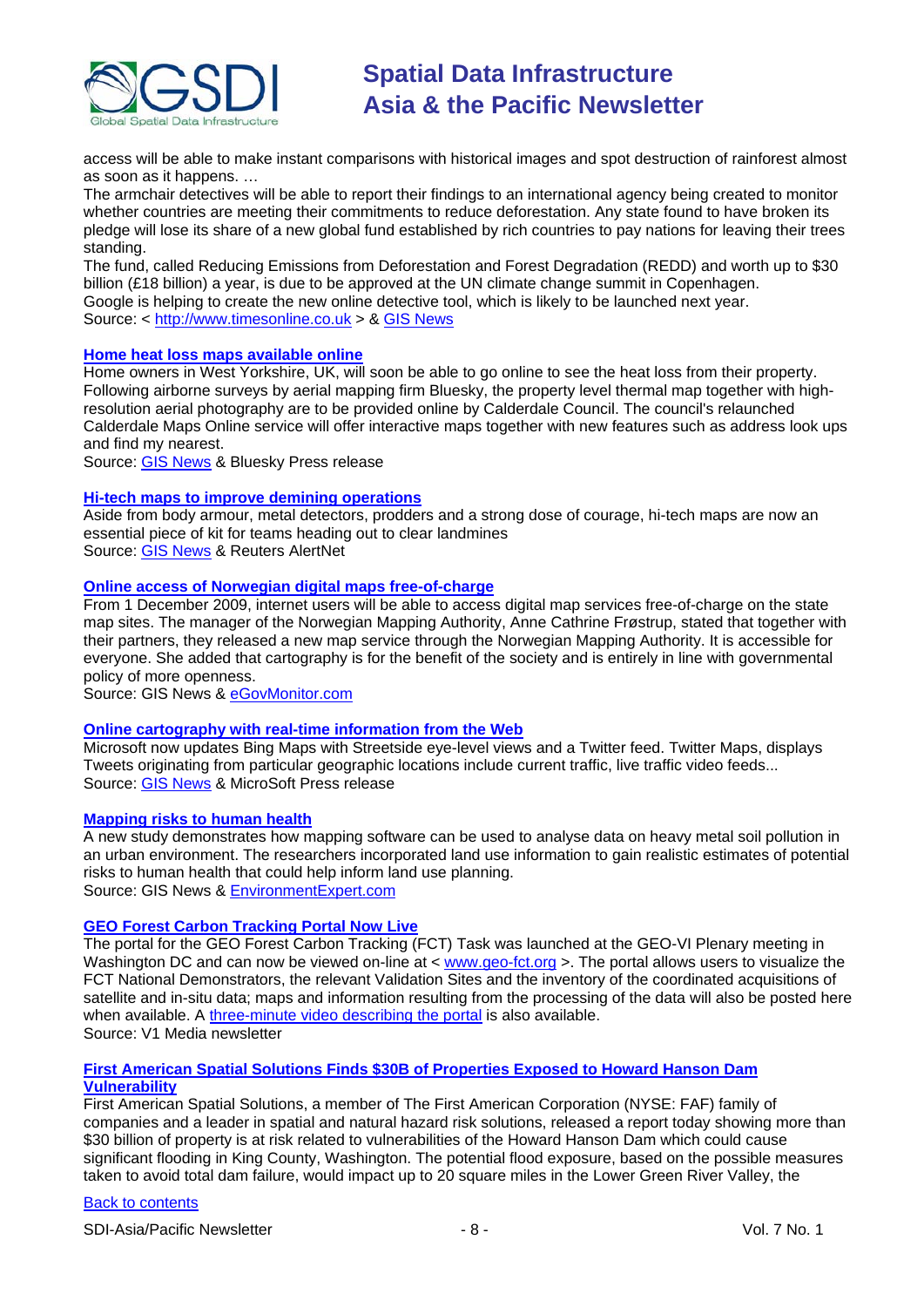

second largest warehouse and distribution center on the west coast. The findings exclude contents, business interruption and residential dislocation.

Source: V1 Media newsletter

#### **Esa satellite senses Earth's pull**

**Europe's Goce** (**G**ravity Field and Steady-State **O**cean **C**irculation **E**xplorer) **satellite is returning remarkable new data on the way the pull of gravity varies across the Earth.**

Scientists say its first maps clearly show details not seen in previous space and ground measurements. Goce was launched by the European Space Agency in March from the Plesetsk Cosmodrome in north-west Russia.

Its information is expected to bring new insights into how the oceans move, and to frame a universal system to measure height anywhere on the planet.

Researchers who study geological processes, such as earthquakes and volcanoes, will also make use of the data.

The first maps built from Goce observations were presented at the American Geophysical Union's (AGU) recent Fall Meeting, the world's largest annual gathering of Earth scientists.

Source: [Herald de Paris](http://www.heralddeparis.com/esa-satellite-senses-earths-pull/68096) & [V1 media](http://vector1media.com/news/headlines/10702-esa-satellite-senses-earths-pull)

#### <span id="page-8-0"></span>[Back to contents](#page-0-0)

#### **Articles**

#### **[Geospatial Industry -](http://gisdevelopment.net/magazine/global/2009/November/34.htm) On a positive pitch**

by [Bhanu Rekha](mailto:bhanu.rekha@gisdevelopment.net)**,** Associate Editor, GIS Development Pvt. Ltd.

United Arab Emirates, Bahrain, Saudi Arabia, Oman, Qatar and Kuwait - commonly referred to as GCC countries, form the chunk of Middle East market for geospatial industry. Several companies which started in the 1990s as distributors of major companies evolved to provide consultancy and customised solutions in a decade. SpaceImaging Middle East, Vision Geoinformation solutions and GeoImage figure prominently on the list. While GeoImage started as the distributor of PCI Geomatics, Definiens, SpaceEyes and SPOT imagery, Global Scan Technologies started with a ground receiving station for satellite imagery, Space Imaging Middle East distributed LandSat and IRS imagery and Pictometry Middle East has recently been rechristened as Vision Geoinformation Solutions.

Providing consultancy and a gamut of geospatial services and solutions, the industry in Middle East shared its views and experiences with GIS Development. Here's what the industry has to say on various aspects. Source: GIS Development Magazine (November 2009)

#### **[Geographical Information System of Bidar District](http://www.gisdevelopment.net/application/lis/rural/BGKodge.htm)**

### by [Mr. B. G. Kodge.](mailto:kodgebg@hotmail.com) & [Dr. P.S. Hiremath](mailto:hiremathps53@yahoo.com)

#### **Abstract**

This paper will help us to evaluate and visualize the statistical and analytical calculations, ratios of the past and requirements of future developments of Bidar district villages. The mapping of five different talukas (sub districts) including Bidar, Bhalki, Aurad(B), Basavakalyan and Humnabad is prepared with respect to all below said data attributes of villages in taluka wise. In this paper we have collected the data attributes like: villages names, villages population (distinctly for total, male and female population), primary schools, high schools, primary health centers, total area, transportaion (state and national highways, train) , rivers/reservoirs etc in spatial database from 475 villages of Bidar district in Karnataka state of India. With the help of all collected data, we are visualized the spatial database for geographical information system of Bidar district (especially for Panchayat Raj and rural development)

Source: GIS Development Magazine (November 2009)

**[How will geospatial technology help us adapt to climate change?](http://www.vector1media.com/dialogue/perspectives/10241-how-will-geospatial-technology-help-us-adapt-to-climate-change)** by Matt Ball Source: V1 Media

#### **SatRef - [What makes positioning infrastructure work](http://gisdevelopment.net/magazine/global/2009/November/29.htm)** by [Simon Kwok,](mailto:clsu@landsd.gov.hk) Chief Land Surveyor, Lands Department, Hong Kong Special Administrative Region

A satellite positioning infrastructure establishes the reference frame to integrate the spatial information of a region. It provides a link between the regional reference system to the global reference system. The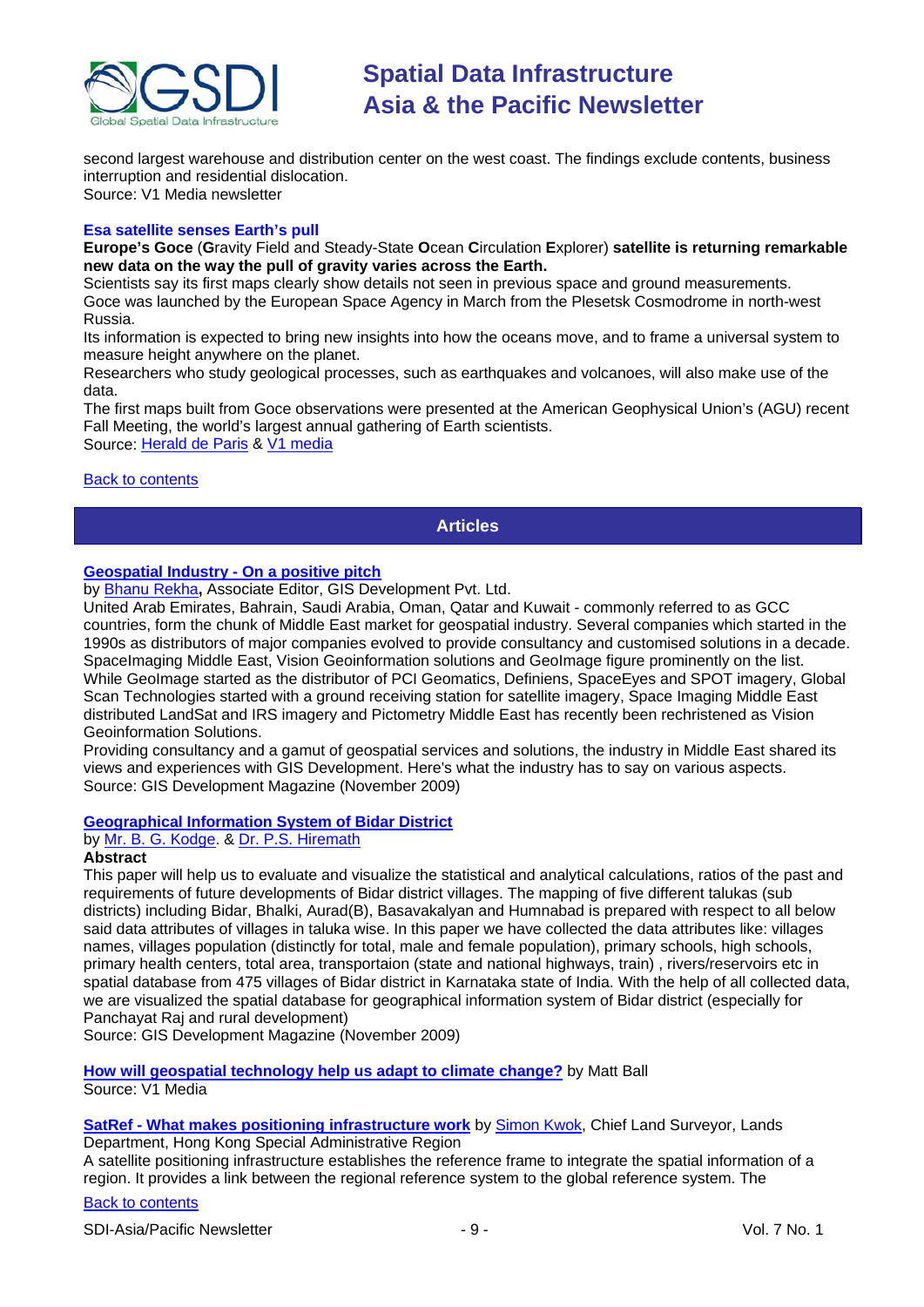

infrastructure also helps users to improve accuracy of positioning, enhance efficiency, increase productivity and reduce the cost of operation. To make a satellite positioning infrastructure work and deliver the aforesaid outcomes, the organisation running the infrastructure should address the issues of quality assurance, risk mitigation, business continuity, legal requirements, training and growing an environment for innovation. The article discusses aspects based on the experiences gained from developing the Hong Kong Satellite Positioning Reference Station Network (SatRef) during the past decade. Source: GIS News

#### **[Web-based GIS and the future of participatory GIS applications within local and indigenous](http://www.ejisdc.org/ojs2/index.php/ejisdc/article/viewFile/584/292)  [communities](http://www.ejisdc.org/ojs2/index.php/ejisdc/article/viewFile/584/292)**

As resource managers search for strategies to meet the challenges posed by intense competition for scarce local resources, the implementation of Community-based GIS applications have become widespread. Besides mapping, the Participatory GIS (PGIS) projects create a peaceful medium for community groups and public officials to meet, exchange views and also learn to develop trust for each other. However, PGIS projects face many problems including the lack of basic supporting infrastructure and services. The adoption of the Internet as a platform for PGIS applications therefore raises concerns about the future of PGIS projects. While the Internet may open the participatory process, it can also hinder participation among local groups. In an era when PGIS applications have become important in the management of local resources, there is an urgent need to examine implications of the On-line PGIS project. Accordingly, the authors of this paper, Peter Kyem and James Saku, assess the potential benefits and drawbacks of on-line PGIS applications within local communities. [Source: EJISDC (2009) 38(7): 1-16]

#### <span id="page-9-0"></span>[Back to contents](#page-0-0)

# **Books and Journals**

Hossein Mohammadi's PhD thesis *[The Integration of Multi-source Spatial Datasets in the Context of SDI](http://www.csdila.unimelb.edu.au/publication/thesis/hossein-PhD.pdf)  [Initiatives](http://www.csdila.unimelb.edu.au/publication/thesis/hossein-PhD.pdf)* is available on-line.

#### **Towards a GIS-T database design and implementation for public transit planning: the case study of Dar-Es-salaam metropolitan city, Tanzania** [\(PDF, 3.93 MB\)](http://dspace.fct.unl.pt/bitstream/10362/2321/1/TGEO0006.pdf)

ISEGI - MA Dissertation Geospatial Technologies (Erasmus-Mundus) (March 2009) by Ngereja, Zakaria Robert In the last decade, we have witnessed tremendous advances and developments in the applications of Geographic Information Systems (GIS), in terms of technological hardware, software, methods, and data models. One of the applications that have attracted much attention in the use of GIS is the transportation sector mainly for planning, public transport routing, management and operations. This has made it important to have a unified or universal GIS-T standard data model, specifically, in the area of transportation applications. Several data models have been developed over the past 20 years, like the ArcInfo route system, National Cooperative Highway Research Program (NCHRP) Project 20-27, Federal Geographic Data Committee, Enterprise GIS-T data model and the UNETRANS data model to mention just few. This research project focused into the GIS-T database design and implementation for public transit planning and management in the Dar-es-Salaam City, and used part of the UNETRANS data model. As part of this research, the UNETRANS data model was thoroughly examined, and extracted useful elements useful for the geodatabase design of GIS-T for Dar-es-Salaam City. The outcome of the project is a designed GIS-T database model for Dar-es- Salaam and its prototype implementation in ArcGIS 9.3. In addition, an output of the network analysis for determining the closest bus stop to hospitals, shortest routes from an incident location as well as service are surrounding hospital facilities, and recommendations for future works are presented. Source: Kate Lance

#### **[Spatial data infrastructures model for developing countries: A case study of Nigeria](http://dspace.fct.unl.pt/bitstream/10362/2319/1/TGEO0004.pdf)**

ISEGI - MA Dissertation Geospatial Technologies (Erasmus-Mundus) (March 2009) by Onah, Chinonye Cletus This research explores the basics of SDI, and investigates the National SDI of different countries. Further, the research analyses SDI implementation in developing country with specific reference to the National Geospatial Data Infrastructure (NGDI) of Nigeria. The research assesses the status and the milestones of NGDI implementation using key SDI components as assessment variables. These components were grouped into four classes: Policy and Legal Issues, Technical, Funding and People. A questionnaire survey via email was conducted on the stakeholders and users of geoinformation in Nigeria. From the analysis, the NGDI has an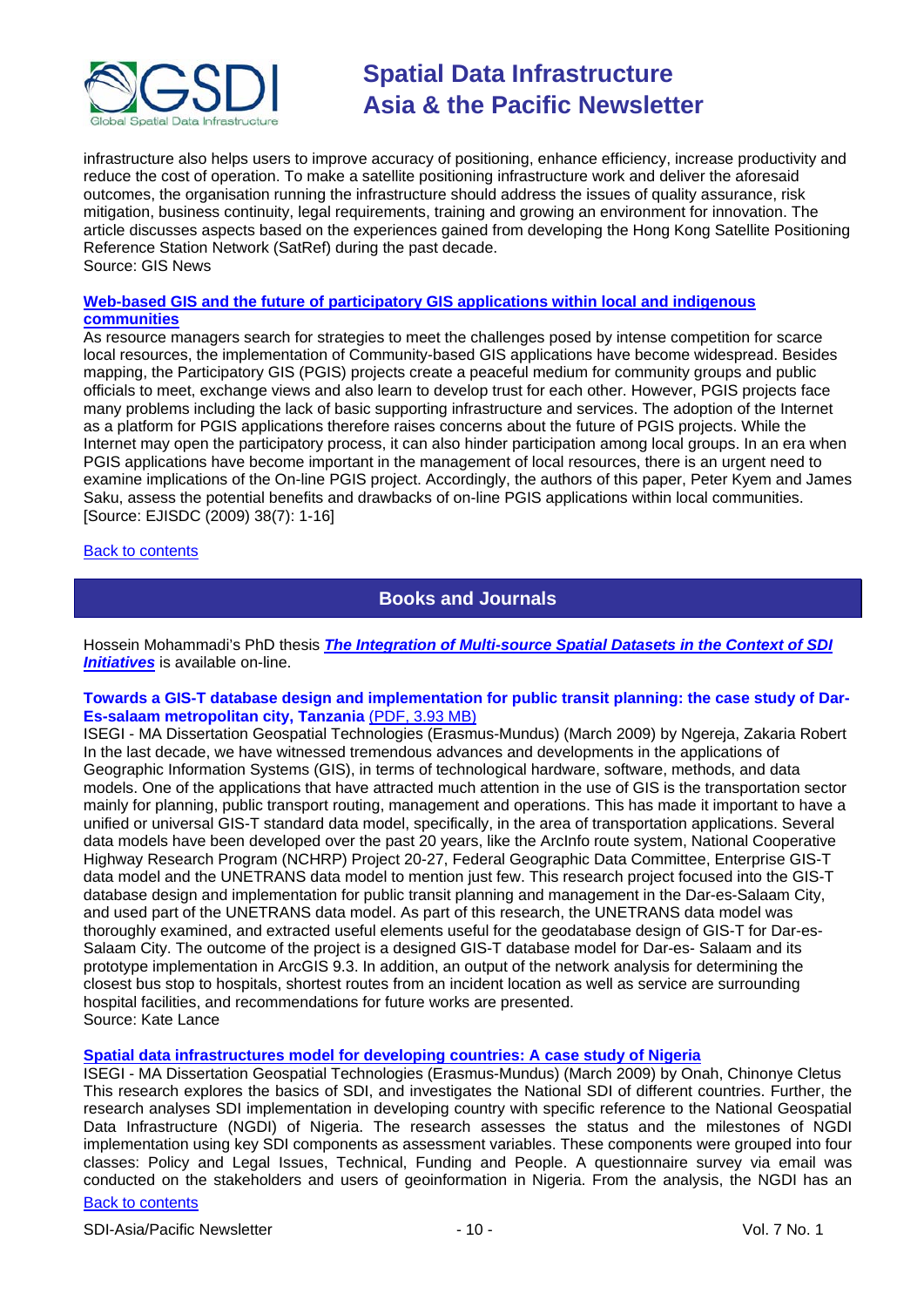

advantage of having a national policy backing its implementation and the establishment of the coordinating body. However, the lack of SDI directive and funding are major hurdles in the implementation of the NGDI making it lack behind most of the selected case study countries in other key components. Nigeria is also found to be applying a Mixed Model of NSDI implementation as both product model and process model are evident in the NGDI. In the real sense of access network and data sharing, NGDI is yet to be operational, though the project is going on.

#### **[The Fourth Part of the World: The Race to the Ends of the Earth, and the](http://www.amazon.com/gp/product/1416535314?ie=UTF8&tag=vectmedi-20&linkCode=xm2&creativeASIN=1416535314) Epic Story of the Map That [Gave America Its Name](http://www.amazon.com/gp/product/1416535314?ie=UTF8&tag=vectmedi-20&linkCode=xm2&creativeASIN=1416535314)** (2009) by Toby Lester

In 2003, the Library of Congress paid \$10 million for the only existing copy of the 1507 map that was the first to show the New World and call it America. Lester traces the map's journey to America over the next century in a majestic tribute to a historic work.

[Editor's Note: the link above (to Amazon.com) accesses a comprehensive review by Simon Winchester and provides an image of the map and details of the image – an interesting website to visit.] Source: V1 Media

#### **eCARTO newsletter for December 2009**

Include a report on the recent ICC2009 conference run by the International Cartographic Association, followed by some general items on cartography.

Thanks to [David Fraser,](mailto:David.Fraser@rmit.edu.au) National President - Mapping Sciences Institute, Australia (publisher of eCARTO)

#### **PhD Thesis,** *SMALL Savannah: An Information System for the integrated analysis of land use change in the Far North Cameroon* by Eric Fotsing

(Scientific Field: Fundamental Computer Science, Geographic Information and Environmental Sciences) Available shortly from the [Leiden University](https://openaccess.leidenuniv.nl/dspace/handle/1887/9747) website.

**SUMMARY:** SMALL Savannah is a conceptual framework and tool designed to help the various stakeholders (including scientists, policy-makers and local farmers/herders) to achieve adaptive and sustainable land management in dry regions of West and Central Africa. This system combines 1) an observation/spatial analysis component for the representation of phenomena from various data sources, with 2) an explanation/prediction component for the analysis of land change processes and 3) a dynamic simulation component for the exploration of possible future trajectories. The key message of the thesis is an appeal for a more integrated, participatory and trans-disciplinary approach to reduce land degradation, biodiversity loss, poverty and achieve sustainable development through collective knowledge generation, management and sharing on natural resources and land use.

#### **[OCHA Sri Lanka Map Atlas](http://www.humanitarianinfo.org/sriLanka_hpsl/Map_atlas.aspx)**

The UN Office for the Coordination of Humanitarian Affairs (OCHA) in Sri Lanka, in cooperation with the Urban Development Authority and the Survey Department of Sri Lanka, seeks to provide accurate maps of the country. Towards this end, OCHA has published the OCHA Sri Lanka Map Atlas.

The Map Atlas is a collection of all the main public map products created by OCHA Sri Lanka since 2005. Since it started its operations in Sri Lanka, OCHA has produced over 1,500 public maps using information on lDPs, humanitarian access, sectoral activities, 3W, administrative boundaries and emergency information among others. Users are offered both interactive and static maps with the possibility to browse through a full catalogue of all available products. Additional links to web based resources are also provided.

[Editors' note – this Atlas is a 3.5 gB download and produces a 'Windows' OS disk image suitable for burning a DVD !]

Source: Kate Lance

### **[URISA Journal Marks Ten Years of Open Access Publishing](http://www.vector1media.com/news/top-stories/53-corporate-news/10587-urisa-journal-marks-ten-years-of-open-access-publishing-)**

Ten years after announcing that electronic copies of the URISA Journal would be made freely available to teachers and learners everywhere via the World Wide Web, the Journal's electronic archives have become one of the richest collections of open educational resources in the geospatial field.

As of December 2009 there are 196 peer-reviewed articles in 40 issues of the URISA Journal freely available at < [http://www.urisa.org/journal\\_archives](http://www.urisa.org/journal_archives) >.

The Journal is one of only three journals listed by the Directory of Open Access Journals (http://www.doaj.org) under the keyword "gis," and it is the only one to be ranked among 46 leading geographic information science (GIScience) journals by Caron and colleagues in 2008.

Source: V1 Media newsletter

#### [Back to contents](#page-0-0)

SDI-Asia/Pacific Newsletter  $\overline{ }$  11 -  $\overline{ }$  11 - Vol. 7 No. 1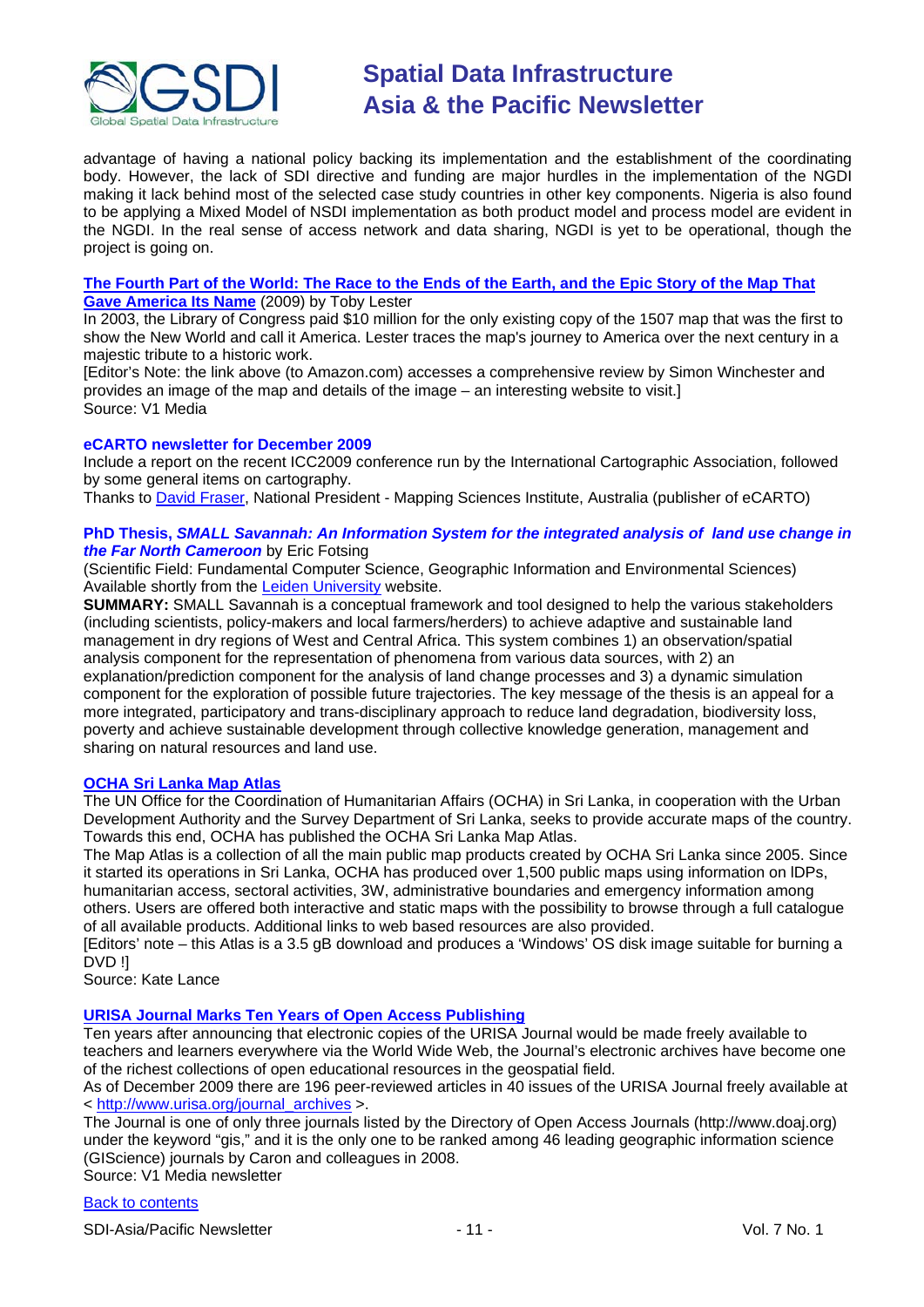

## **Just for Fun !**

#### <span id="page-11-0"></span>*EARTH* **[bags the Best Atlas award](http://www.globalmapping.uk.com/news_thms/EarthvotedBestWorldAtlas.htm)**

*EARTH*, the world's largest atlas was announced as 'Best Atlas' at the 24th International Cartographic Conference 2009 (ICC 2009) in Santiago, Chile on 21 November 2009. Source: [GIS News](http://www.gisdevelopment.net/news/viewn.asp?id=GIS:N_fltdbxgvzu) & Publisher's Press Release

#### **[BBC TV programme honours Briton responsible for mapping of Canada](http://news.bbc.co.uk/2/hi/uk_news/wales/8354658.stm)**

Ray Mears is a man with a passion for the land and those who live closest to it, the world's hunter-gatherers. His heroes also include those whose exploits have not just put themselves

on the map but actually made the maps. His latest BBC series follows those Britons who charted the wilderness of the North American continent.

Source: [V1 Media](http://vector1media.com/spatialsustain/following-in-the-footsteps-of-canadas-cartographer.html)

**[Mapsorama.com](http://www.mapsorama.com/)** contains a wide range of maps from different locations around the world. There are a large number of Asian maps located on the site, and many are historical. Examples include: [Map of Cartagena de](http://www.mapsorama.com/map-of-cartagena-de-indias/)  [Indias,](http://www.mapsorama.com/map-of-cartagena-de-indias/) [Historic map of China,](http://www.mapsorama.com/historic-map-of-china/) [The Berlin Wall,](http://www.mapsorama.com/satellite-map-of-berlin/) & [Linguistic map of Kenya.](http://www.mapsorama.com/linguistic-map-of-kenya/) Source: [V1 Media](http://www.vector1media.com/vectorone/?p=4239)

#### **Criminal "editing" of Google Maps**

**Here's a new crime:** "Editing with ill intent". A New Zealand woman was charged by police after she tampered with the business listing of seven Napier florists on Google Maps. Kendra Drinkwater, herself a florist, changed the business listings of her competitors on Google Maps using various aliases. She faces up to seven years in prison for her crime of "editing with ill intent" which caused loss to those businesses. This is the first such case in New Zealand of this type of crime according to Bill Crane, operations manager of the police electronic crime laboratory in New Zealand.

Source: [GIS Lounge](http://gislounge.com/editing-with-ill-intent-crime-for-tampering-with-google-maps/) & the New Zealand [Dominion Post.](http://www.stuff.co.nz/dominion-post/national/3149852/Florist-accused-of-hacking-rivals-details-on-Google)

#### **Watch this Space – [comparing Google vs Bing search engines](http://jamesfallows.theatlantic.com/archives/2009/12/weeklong_experiment_bing_vs_go.php)**

by technology writer James Fellows

In the interests of science, I've undertaken various first-hand user testing experiments over the years. I haven't gone as far as did Cullen Murphy, then the Atlantic's managing editor, when he demonstrated that one could writ[e an entire article](http://www.theatlantic.com/issues/92feb/murphy.htm) without using the words "is," "are," or any other form of the verb *to be*.\* But, as a similar experimental stunt, I once wrote [an article](http://www.theatlantic.com/issues/2000/12/fallows.htm) without touching a keyboard, relying strictly on voice recognition software to see how well it worked. (The software worked fine; unfortunately, I discovered that I couldn't think without using my fingers.) And I let Air Force pilots wring me out in a [deliberately-nausea-inducing](http://www.theatlantic.com/issues/96feb/745/fallfly.htm) mock-combat drill in an F-15, just for the hell of it.

Results of the experiments: Cullen still uses "is"; I still use my fingers; and I have stayed far away from F-15s. Spurred by [this report](http://www.theatlanticwire.com/opinions/view/opinion/On-Privacy-Mozilla-Developer-Backs-Bing-Over-Google-1894) on the Atlantic's site about a new Bing-vs-Google flap (previously [here\)](http://business.theatlantic.com/2009/05/will_microsoft_bing_be_a_google-killer_search_engine.php), I have resolved to try another experiment. I will spend the next week, during which I must finish a "real" article, using only Microsoft's Bing to track down facts online, rather than my usual Google. After-action reports will appear here once I've turned in the "real" article. Necessary disclaimer: I have close friends at and various entanglements with both companies. **Watch this space.**

Source: The Atlantic Monthly

#### <span id="page-11-1"></span>[Back to contents](#page-0-0)

# **Training Opportunities**

### **[Demographic and Health Surveys \(DHS\) course in Kenya](http://www.measuredhs.com/wn1/reports/Demographic%20health%20surveys_final%20flyer.pdf)**

University of Nairobi Enterprises and Services Ltd is offering a professional short course on Demographic and Health Surveys for Health for June 21-25, 2010 in Nairobi, Kenya. The course provides an overview of the DHS surveys and how to use DHS data to improve health programs.

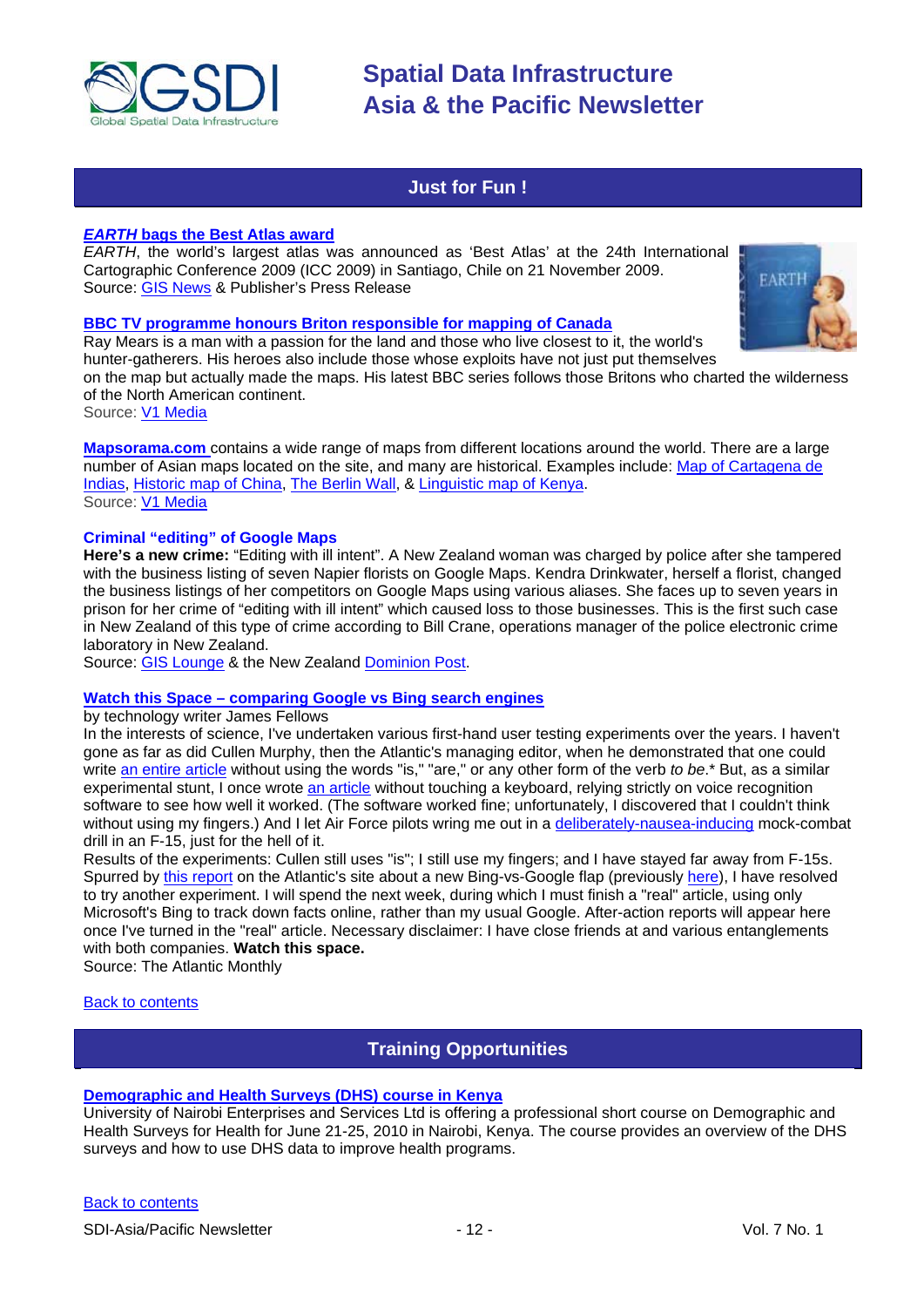

Demographic and Health Surveys (DHS) are nationally-representative household surveys that provide data for a wide range of monitoring and impact evaluation indicators in the areas of population, health, and nutrition. Demographic and Health Surveys provide countries with a standardized tool to obtain indicators for the effective monitoring of national programs such as those on HIV/AIDS, health and family planning services available in a<br>
country.<br>
Contact: Prof. Mwanthi [Contact: Prof. Mwanthi](mailto:mmwanthi@uonbi.ac.ke)

Source: Kate Lance

#### **[Workshop for Asian GNSS](http://www.asmmag.com/news/workshop-for-asian-gnss) Applications to be lodged by December 20**

A workshop will be held in Bangkok to discuss the possibility of developing GNSS applications in Asia and the Pacific. The workshop follows discussions at APRSAF-15 which was held in Hanoi in December 2008. The Asia Oceania Regional Workshop on GNSS will be held 25-26 January 2010, just before APRSAF-16. The Asia-Pacific Regional Space Agency Forum (APRSAF) is an association of space agencies in the Asia Pacific region. The [GNSS workshop](http://www.multignss.asia/pdf/Invitation_Letter_Multi-GNSS_Workshop(WEB).pdf) will be jointly organised by the Satellite Positioning Research and Application Centre of the Japan Aerospace Exploration Agency, and the Geo-Informatics and Space Technology Development Agency in Bangkok. Further details area available from [here](http://www.multignss.asia/pdf/Invitation_Letter_Multi-GNSS_Workshop(WEB).pdf) Source: [Asia Surveying and Mapping Magazine](http://au.mg2.mail.yahoo.com/dc/launch?.gx=1&.rand=18q4rthesepum)

#### **[Master of Spatial Information Science](http://www.eng.unimelb.edu.au/Postgrad/MEng/grad_msis.html)** at the [University of Melbourne](http://www.unimelb.edu.au/)

The Master of Spatial Information Science is suitable for graduates of any discipline who are seeking an applied area for their theoretical skills or for those who have had some experience in the use of spatial information and want to become spatial practitioners in their field of specialisation.

#### **[Forestry GIS User Group Opens for Membership](http://www.vector1media.com/news/top-stories/53-corporate-news/8187-forestry-gis-user-group-opens-for-membership)**

ESRI has launched a new user group specifically for its forestry and timberland management customers. The newly formed ESRI Forestry Group (EFG) will build opportunities for foresters to learn about business solutions, network with like-minded professionals, and develop professional growth. Source: Vector1Media

#### **UNIGIS MSc now in Australia**

The international UNIGIS MSc postgraduate degree is now offered in Australia through the UNIGIS study centre at the University of Canberra, ACT. Students are invited to enrol in a joint programme combining the capacities from the University of Canberra and University of Salzburg, Austria.

This new UNIGIS study centre is led by Prof. George Cho at the Institute of Applied Ecology, University of Canberra. It offers in-service distance education for professionals interested in GIS and Geoinformatics. Courses towards the MSc will be launched with an on-site workshop in later in 2009 and lead students to recognized international academic degrees.

Source: [http://www.unigis.net](http://www.unigis.net/)

#### **[Trimble Seminars](http://www.trimble.com/mgis/webinars.shtml)**

Trimble will launch a new series of web seminars for people with an interest in GPS and GIS. They will be offered every 4-6 weeks. The schedule for upcoming Webinars includes: an introduction to the new Yuma rugged tablet computer and VRS. Visit the [Trimble website](http://www.trimble.com/mgis/webinars.shtml) for more information. Source: [Asian Surveying & Mapping](http://www.asmmag.com/news)

#### **Web Map Gallery**

#### [Web Map Gallery](http://www.directionsmag.com/webmapgallery/) | [Contribute Web Map](http://www.directionsmag.com/webmapgallery/?duty=Contribute)

Web Map Gallery is a resource for readers to see what others geospatial professionals have created. We encourage you to contribute to the gallery so that all may benefit from the breadth of geospatial applications now being used in many industries. Please feel free to use the link "Contribute Web Map" above to add your own Internet-based mapping application with as much information as necessary to explain your contribution. Source: [Directions Magazine](http://www.directionsmag.com/webmapgallery/)

#### **[GIS software training by ESRI](http://training.esri.com/gateway/index.cfm?fa=trainingOptions.gateway)**

ESRI now offers access to more than 40 beginning, intermediate, and advanced instructor-led GIS courses through a variety of training alternatives and venues including

• Video teleconferencing training at the ESRI learning centers

• Virtual Classroom **online training delivered to students' own workplaces or home computers** Source:

#### [Back to contents](#page-0-0)

SDI-Asia/Pacific Newsletter  $\overline{ }$  - 13 - 13 - Vol. 7 No. 1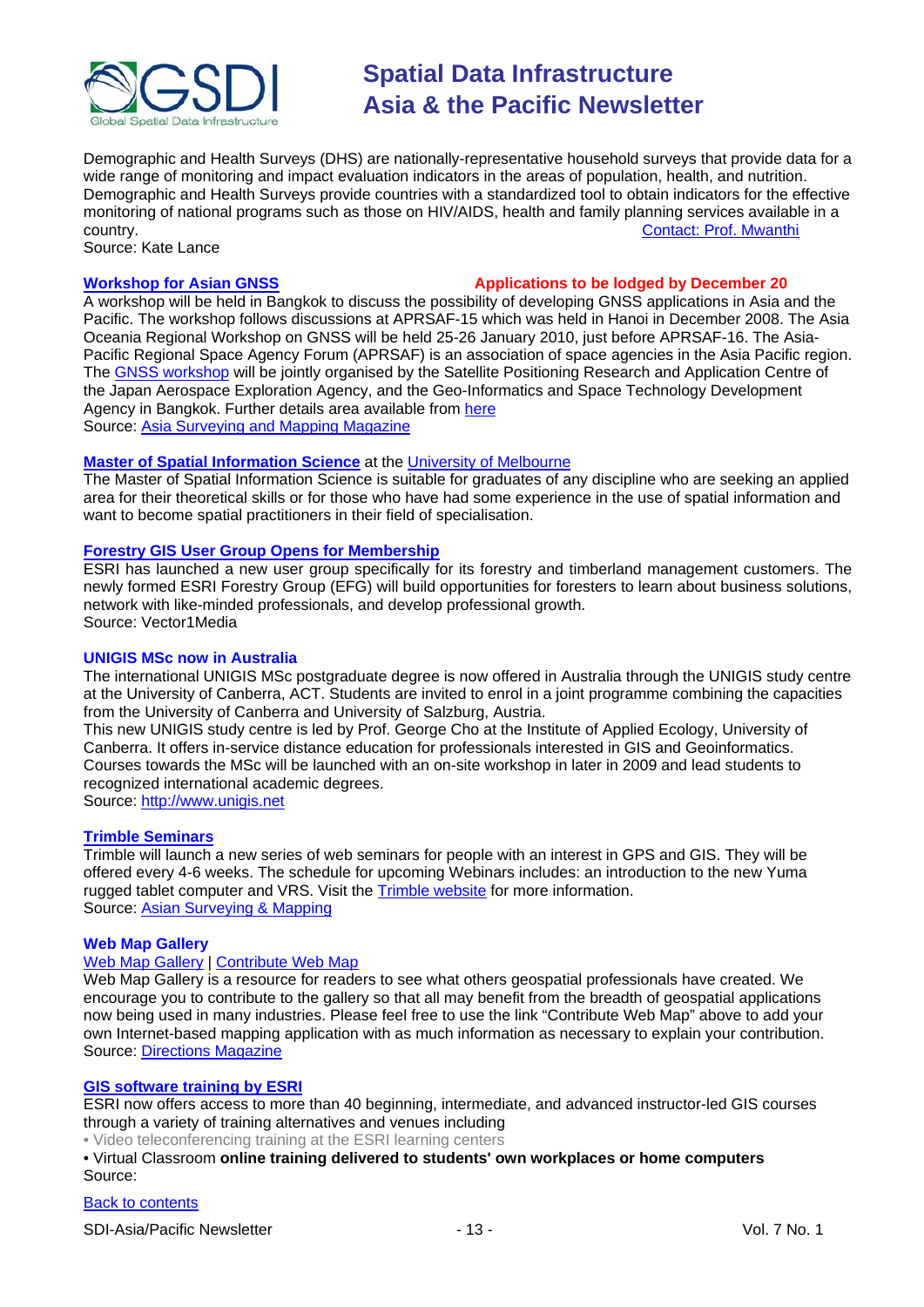

#### **[ESRI Training Program](http://www.esrisingapore.com.sg/training.html)**

ESRI in Singapore has released its training schedule for the first part of 2010, up to next February. Seats are reserved on a 1st-come, 1st-served basis, upon registration. Training prerequisites will be as indicated in the course notes. For course outlines, contact [ESRI](mailto:training@esrisa.com) direct.

# **Funding Opportunities, Awards, Grants**

#### <span id="page-13-0"></span>**MapGuide Project Sponsorship Program**

The MapGuide Project Steering Committee is pleased to announce the MapGuide Open Source Project Sponsorship and Donation program. This program provides a source of funding to help ensure the continued success of MapGuide Open Source. The full details of the program are available at [http://mapguide.osgeo.org/sponsorship.](http://mapguide.osgeo.org/sponsorship) Source: [OSGeo](http://www.osgeo.org/node/978)

#### **[NAVTEQ Global LBS](http://developer.navteq.com/site/global/market/lbs_challenge/p_lbs_home.jsp) Challenge**

The NAVTEQ Global LBS Challenge is focused on driving the development and visibility of innovative locationbased solutions (LBS) for wireless devices. The Global LBS Challenge has become the premier event in the wireless industry and a global symbol of LBS innovation and opportunity. From business applications to sports, travel and security, integrating the accuracy and richness of NAVTEQ digital map data facilitates the discovery of the next wave of LBS using dynamic positioning technology.

Winners are chosen by a panel of distinguished judges in each of five regions. Since the launch of the NAVTEQ Global LBS Challenge, over 32% of the finalist companies have gone on to receive venture capital funding or launched commercially-distributed applications, many on major wireless carriers.

Further information on the registration process is available from [here](http://developer.navteq.com/site/global/market/lbs_challenge/p_lbs_home.jsp)

Thanks to Kate Lance & Wonkug Baek for this update on the Challenge:

**UPDATE: [Eight new sponsors for NAVTEQ LBS Challenge](http://corporate.navteq.com/webapps/NewsUserServlet?action=NewsDetail&newsId=824&lang=en&englishonly=false) Microsoft, Intel, Digital Globe, Alcatel-Lucent, Atlas CT, Imagination Technologies and Mobile Distillery** are the new added sponsors to the list. Previously announced sponsors were HTC, Blackberry, deCarta, DeviceAnywhere and Tanla. These sponsors are contributing to a prize pool valued at over \$10 million, mostly made of professional licenses (maps, geospatial platforms, software testing tools, etc).

Source: NAVTEQ

#### **Earn a PhD in Fuxin**

Professor Xu Aigong is seeking PhD students to study under him at Liaoning Technical University in Fuxin, China. His subjects of interest include geodesy and geomatics, GNSS, GIS and intelligent transportation systems. Students may be eligible for support under the 2010 Liaoning Provincial Government Scholarship Program. Email [Prof. Xu](mailto:%22xu_ag@126.com%22) for details

#### **[CaGIS invites applications for 2010 scholarship](http://www.gisdevelopment.net/news/viewn.asp?id=GIS:N_jskaxqdmve)**

Cartography and Geographic Information Society (CaGIS) has invited applications for the 2010 scholarship programme. CaGIS sponsors two scholarships to students whose research and accomplishments support the mission of CaGIS. The scholarships recognise academic achievement and encourage the continuing success of outstanding cartography, GIS, and geographic information science (GIScience) students. The scholarships also recognise achievement or potential for achievement in original research advancing the specific disciplines of cartography or GIScience. Winners are selected based on academic achievement, particularly in the calendar year prior to the award. Applications are reviewed by the CaGIS Scholarship Committee.

-CaGIS Masters Scholarship Award (\$500): It is to be granted to a student enrolled in, or accepted into, a Masters' degree programme during 2009 or 2010.

-CaGIS Doctoral Scholarship Award (\$1000): This award is to be granted to a student enrolled in, or accepted into, a PhD degree programme during 2009 or 2010.

Applicants can visit <<http://www.cartogis.org/awards/> > for complete application procedure. Applications must arrive no later than 5:00pm CST on January 15, 2010.

Source: [http://www.cartogis.org/](http://www.cartogis.org/awards/cagis-scholarships/scholarship) & GIS News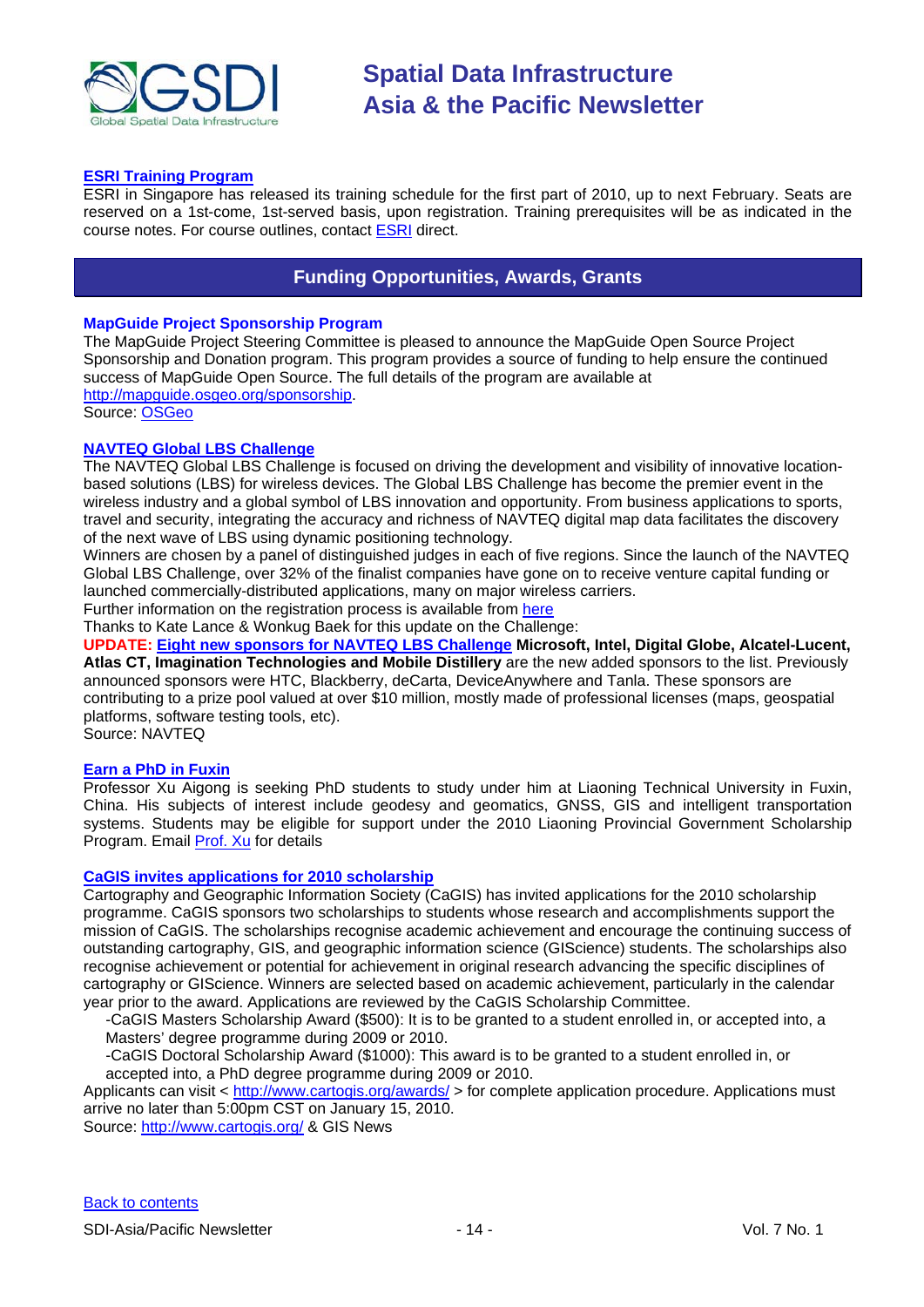

## **Employment Opportunities**

#### <span id="page-14-0"></span>**[GIS Specialist, Vanuatu](http://www.reliefweb.int/rw/res.nsf/db900SID/OCHA-7YWVGY?OpenDocument&RSS20=07-P)**

#### **Deadline:** 7 January 2010.

The Government of Vanuatu is seeking to engage a GIS Specialist to assist in one of the priorities of the AusAID-supported Governance for Growth (GfG) program - the development of a GIS database to facilitate energy planning in Vanuatu. The consultant will be responsible for providing advice on the framework for collecting raw data, structuring and geo-referencing the data; developing a GIS database which meets project requirements; and developing the design of planning products using features such as themes and layers to facilitate energy planning in Vanuatu. In addition, s/he will also be responsible for providing training to Government of Vanuatu staff to enable them to maintain and update the database.

The position is an **80 days contract position** with an anticipated commencement date in January or February 2010. It is expected that the consultant will spend at minimum 50 days working in-situ in Vanuatu during his/her engagement. The consultant will report jointly to the Government of Vanuatu and AusAID through the Principal Energy Officer, Energy Unit, the Access Power Project Coordinator and the Director of the GfG Program. Source: Kate Lance

**Spatial Jobs Online (Australia) Because of tight application closing dates the editors provide these websites for employment seekers to access directly:** <<http://www.spatialjobs.com.au/> > and < [http://www.GISjobs.com.au](http://www.gisjobs.com.au/) >

#### **Looking for a GIS - Geomatics Job in Canada?**

Here are some links: 1) [Geomatics Canada Job Site;](http://geomaticscanada.com/jobs.cfm) 2[\) GeographyJobs.ca;](http://www.geographyjobs.ca/) 3) [GoGeomatics Canada;](http://canada.gogeomatics.net/frmHome.aspx) 4) [Geomatics Employment Center](http://gisjobs.ca/)

Source: V1 Magazine

<span id="page-14-1"></span>[Back to contents](#page-0-0)

### **Conference Proceedings**

#### **FOSS4G Videos and Presentations online**

Presentations, videos and posters from the international conference for Free and Open Source Software for GeoSpatial are now online. So if you missed the conference, or couldn't attend all the sessions, you now have a second chance to participate. In particular, I strongly recommend viewing Paul Ramsey's thought provoking and entertaining [keynote speech,](http://2009.foss4g.org/speakers/#Paul_Ramsey) "Beyond Nerds Bearing Gifts: The Future of the Open Source Economy", .

Almost all presentations, tutorials and workshop material has been collected, and we have videos of 2/3 of all the presentations.

Presentations, workshops and tutorials and videos are linked from [abstract descriptions](http://2009.foss4g.org/schedule/) & [Videos](http://blip.tv/search?q=fosslc) & [Posters](http://wiki.osgeo.org/wiki/FOSS4G_2009_Posters) & [Ignight Spatial lightening talk videos](http://www.ignitespatial.com/?page_id=181) & [Photos.](http://www.flickr.com/photos/tags/foss4g2009/)

### Source: [FOSS4G Press Release](http://wiki.osgeo.org/wiki/FOSS4G_2009_Press_Release_41)

**From the FOSS4G Conference in Sydney, Australia** (from Asian Surveying & Mapping magazine) **[In Praise of FOSS](http://www.asmmag.com/news/in-praise-of-foss)**

Paul Ramsey lit up the FOSS4G conference in Sydney this morning (21 October) with a rousing talk on the near-term future of free and open source software, especially geo-information software. His argument: there is less difference between free and proprietary software than you think.

### **[Anzlic to Endorse CC](http://www.asmmag.com/news/anzlic-to-endorse-cc)**

The peak body in the Australian and New Zealand spatial industry -- Anzlic -- is expected to endorse Creative Commons as the basis of sharing data sets. That's according to a presentation by Warwick Watkins to the FFOSS4G conference, which is being held in Sydney this week.

[Further Coverage](http://apb.directionsmag.com/archives/6687-FOSS4G-Coverage-II.html) and [even more coverage](http://www.directionsmag.com/article.php?article_id=3314) from Directions Magazine blog

**[18th United Nations Regional Cartographic Conference for Asia and the Pacific](http://unstats.un.org/unsd/methods/cartog/Asia_and_Pacific/18/18th-UNRCC-AP-Docs.htm)** (Bangkok, 26-29 October 2009)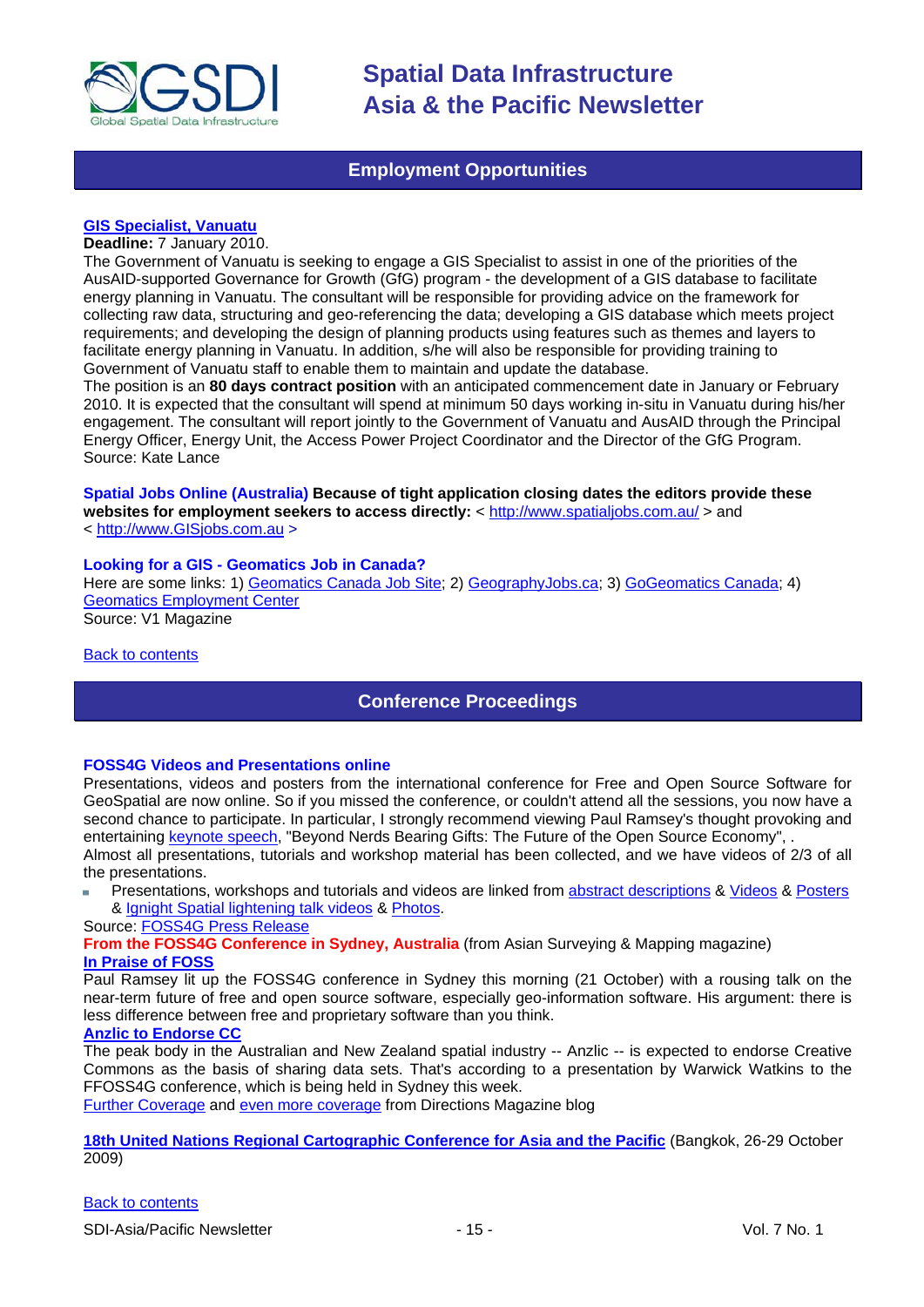

### **[Presentations from 23rd Committee on Earth Observation Satellites \(CEOS\) Plenary Meeting](http://conference.gistda.or.th/ceos2009/)**

(Phuket, Thailand, November 3-5, 2009) [Agenda and Presentations.](http://www.symbioscomms.com/ceos2009/ceos23agenda.html) Source: Kate Lance

### **[SuperMap User Conference 2009 Proceedings now available](http://www.supermap.com/events/SGC2009/index.asp)**

SuperMap has now put the conference proceedings on line.

#### **[Emerging GIS Landscapes in Central Asia](http://vector1media.com/events/event-coverage/8841-emerging-gis-landscapes-in-central-asia)**

The 3rd successful Central Asia GIS Conference was concluded by conference chairs Akylbek Chymyrov and Josef Strobl from the Austria-Central Asia Centre for GIScience < [http://www.aca-giscience.org](http://www.aca-giscience.org/) > on August 28 at the University of Construction, Transportation and Architecture in Bishkek, Kyrgyz Republic. The two-day conference program brought together speakers from Central Asian countries with their counterparts from Central Europe, with representatives from Russia, India, Iran, USA and several other countries making this a truly international event.

Participants received a copy of the conference proceedings at registration (jointly published by KSUCTA and Salzburg University's Centre for Geoinformatics), this volume and further information is available from the conference website at [www.aca-giscience.org/gisca.](http://www.aca-giscience.org/gisca)

#### **Map Africa 2009 [Conference Report](http://www.gisdevelopment.net/magazine/global/2009/October/50.htm) and [Proceedings](http://mapafrica.gisdevelopment.net/2009/proceeding/index.htm) now available**

Source: Kate Lance

### **7th FIG Regional Conference: Spatial Data Serving People (Hanoi)**

Presentations from the  $7<sup>th</sup>$  Regional FIG Conference are now available from the conference website: http://www.fig.net/pub/vietnam/

Source: **[FIG](http://www.fig.net/pub/vietnam/)**

#### **GEOINT 2009 Symposium Coverage**

The United States Geospatial Intelligence Foundation's GEOINT Symposium (Oct 19-22, San Antonio, TX) underwent a major transformation this year. Historically a conference offering a broad suite of geospatial solutions, it now emphasizes satellite imaging and specifically this year, the exploitation of full motion video (FMV). There seemed to be less of a focus on pure GIS technology, but a heavy concentration on remote sensing. Editor in Chief Joe Francica provides a recap of the technology offered by the conference exhibitors. Source and Links [Directions Magazine](http://www.directionsmedia.net/newsletters.archive/index.php?ID=1516) with a further updated [link](http://www.directionsmag.com/article.php?article_id=3319)

#### **ESRI Health GIS Conference Update**

Redlands, California — October 13, 2009 — Identifying deficiencies in health and human services delivery and achieving better outcomes using geographic information system (GIS) technology were major themes during the 2009 ESRI Health GIS Conference. An update on the outcomes of the conference is available from [here.](http://www.geoconnexion.com/geo_news_article/ESRI-Health-GIS-Conference-Update/6769) Source: [Geoconnexion](http://www.geoconnexion.com/geo_news_article/ESRI-Health-GIS-Conference-Update/6769)

#### **5th gvSIG Conference**

We would like to inform you of the availability of presentations, posters and articles presented during the 5th gvSIG Conference which under the motto "We keep growing" brought together 500 attendees from 27 countries.

Videos of presentations and workshops will be published shortly, in Spanish as well as in English.

- [1] [http://jornadas.gvsig.org/comunicaciones/reports](https://owa.unimelb.edu.au/exchweb/bin/redir.asp?URL=http://jornadas.gvsig.org/comunicaciones/reports)
- [2[\] http://jornadas.gvsig.org/descargas/magazine](https://owa.unimelb.edu.au/exchweb/bin/redir.asp?URL=http://jornadas.gvsig.org/descargas/magazine)
- [3[\] http://jornadas.gvsig.org/descargas/live-dvd-1](https://owa.unimelb.edu.au/exchweb/bin/redir.asp?URL=http://jornadas.gvsig.org/descargas/live-dvd-1)

#### <span id="page-15-0"></span>[Back to contents](#page-0-0)

#### **Conferences, Events**

For upcoming events of global or major international interest, please visit the [upcoming conference list o](http://gsdi.org/events/upcnf.asp)n the GSDI website.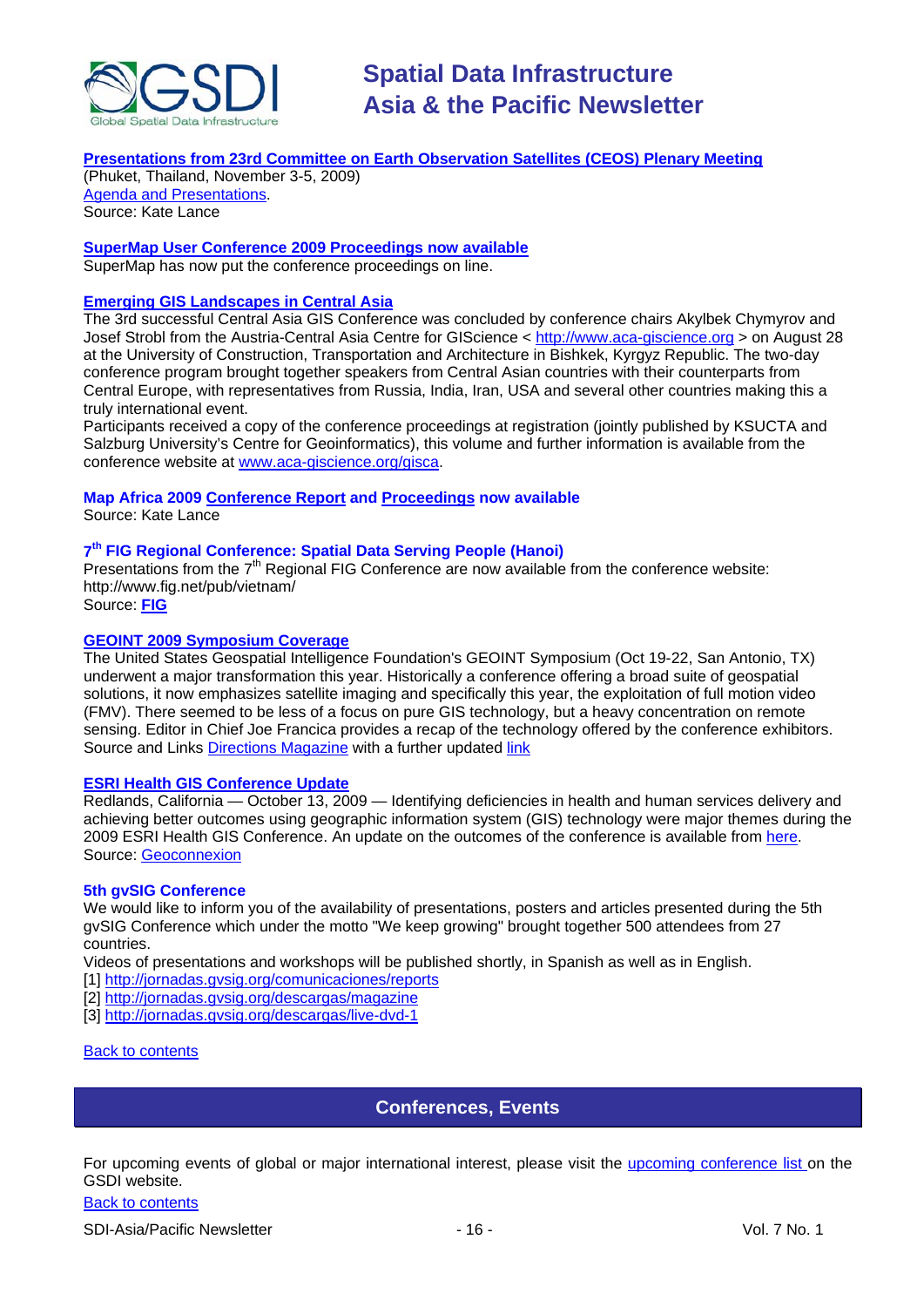

#### **[FIG 2010 Pre-Congress Program](http://www.asmmag.com/news/fig-2010-pre-congress-program)**

Online registration is now open for the FIG surveying congress to be held in Sydney, 11-16 April 2010. A local surveyor, John Brock, has arranged a history seminar on the two days leading up to the congress (9-10 April). Technical tours have also been organised, including a boat trip to historic Fort Denison. Source: [Asia Surveying and Mapping Magazine](http://www.asmmag.com/news/fig-2010-pre-congress-program)

#### **The editors welcome news of conferences & events from the newsletter subscribers**

| <b>Date</b>                | <b>Location</b>         | <b>Event</b>                                                                                                                                                                                                                                                                                                                                                                                                                                                                                                                                                                                                        |
|----------------------------|-------------------------|---------------------------------------------------------------------------------------------------------------------------------------------------------------------------------------------------------------------------------------------------------------------------------------------------------------------------------------------------------------------------------------------------------------------------------------------------------------------------------------------------------------------------------------------------------------------------------------------------------------------|
| <b>January 2010</b>        |                         |                                                                                                                                                                                                                                                                                                                                                                                                                                                                                                                                                                                                                     |
| January 6-8                | Redlands,<br>California | The first GeoDesign Summit.<br>Geodesign brings geographic information system (GIS) technology<br>into any type of design process such as developing a community<br>project or conducting scientific research. Participants will introduce<br>the first generation of geodesign concepts, technologies, and tools,<br>drawing from the international group's experience in a variety of<br>disciplines.                                                                                                                                                                                                             |
| $17 - 20$ January<br>"NEW" | Abu Dhabi, UAE          | <b>GIS in Oil &amp; Gas</b>                                                                                                                                                                                                                                                                                                                                                                                                                                                                                                                                                                                         |
| 19-21 January              | Epicentre,<br>Gurgaon   | <b>MapIndia 2010</b><br>The organisers of Map India 2010, the 13th conference and<br>exhibition on geospatial information technology and applications in<br>India, have issued a call for abstracts for the conference. It will be<br>held 19 - 21 January 2010 at Epicentre, Gurgaon. The conference<br>theme is 'Defining a geospatial vision for India'.                                                                                                                                                                                                                                                         |
| 25-26 January              | Bangkok,<br>Thailand    | The first Asia Oceania Regional Workshop on GNSS will be held<br>in Bangkok, Thailand, January 25-26, 2010, just prior to the 16th<br>Asia Pacific Regional Space Agency Forum (APRSAF). The GNSS<br>workshop will be jointly organised and co-sponsored by the<br>Satellite Positioning Research and Application Center (SPAC) of<br>Japan, the Japan Aerospace Exploration Agency (JAXA), and the<br>Geo-Informatics and Space Technology Development Agency<br>(GISTDA). For more infomation, see the GPS World website<br>below.<br>http://www.gpsworld.com/events/asia-oceania-regional-<br>workshop-gnss-9067 |
| $25 - 27$ January<br>"NEW" | London                  | DGI 2010 (Defence Geospatial Intelligence)                                                                                                                                                                                                                                                                                                                                                                                                                                                                                                                                                                          |
| 26-29 January              | Phuket, Thailand        | 16th Session of Asia-Pacific Regional Space Agency Forum<br><b>APRSAF-16 (2010)</b><br><b>APRSAF Secretariat</b><br>c/o Japan Aerospace Exploration Agency<br>1-6-5 Marunouchi, Chiyoda-ku, Tokyo 100-8260 Japan<br><b>APRSAF-16 Leaflet (PDF 190KB)</b><br>Click here to subscribe/un-subscribe to APRSAF News MailEmail                                                                                                                                                                                                                                                                                           |
| February 2010              |                         |                                                                                                                                                                                                                                                                                                                                                                                                                                                                                                                                                                                                                     |
| 2-4 February               | Torino, Italy           | <b>Gi4DM 2010 Call for Papers</b><br>Organisers of the International Symposium on Geo-information<br>for Disaster Management (Gi4DM 2010) have issued a call for<br>papers related to the conference theme, 'Remote Sensing and<br>Geo-Information for Environmental Emergencies'. Invitation is also<br>open for contributions covering crisis management in any phase.                                                                                                                                                                                                                                            |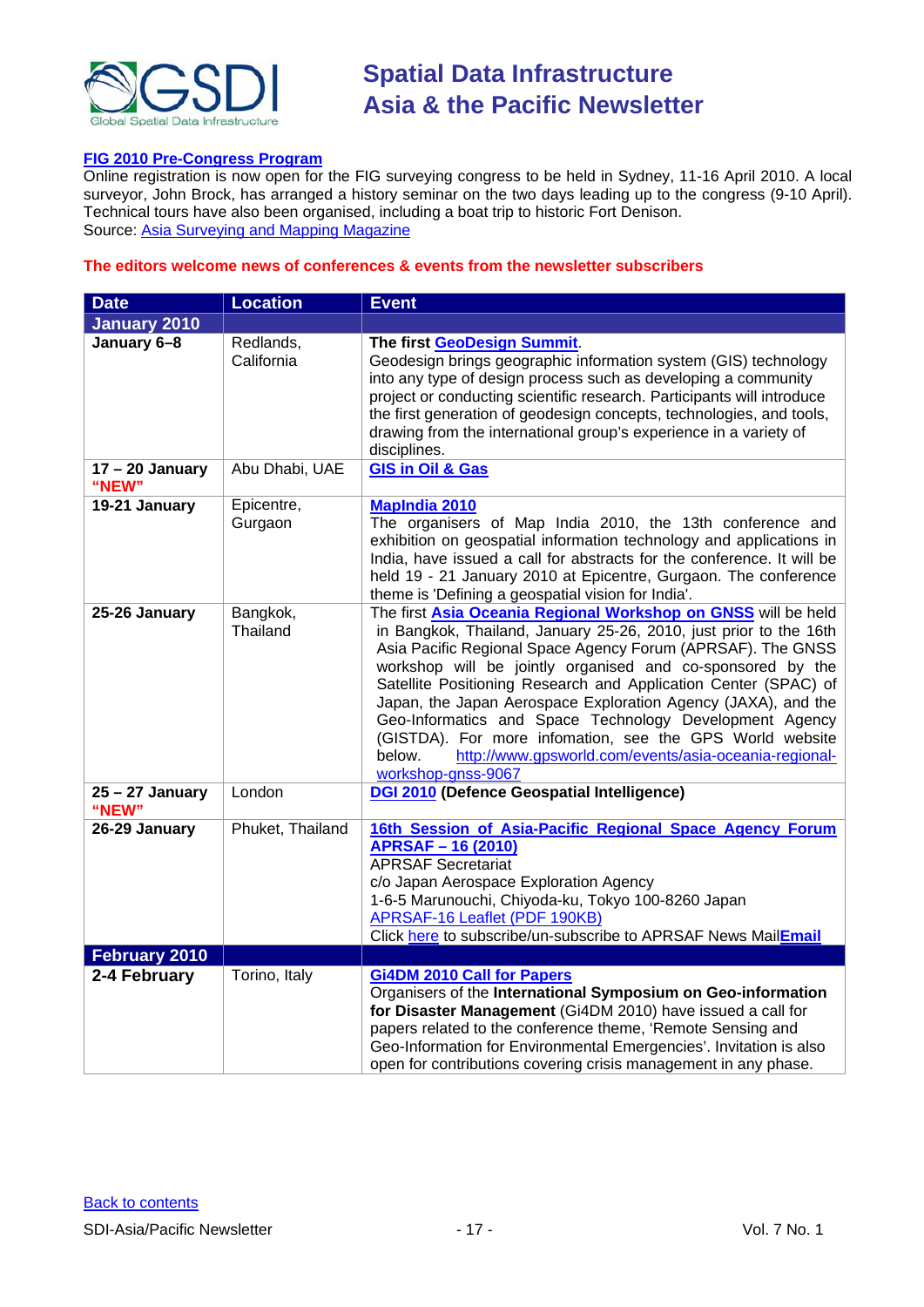

| 15-17 February     | Kochi, India                  | <b>Societal Applications in Fisheries and Aquaculture using</b><br><b>Remote Sensing (SAFARI) Symposium</b><br>The SAFARI initiative (Societal Applications in Fisheries and<br>Aquaculture using Remote Sensing) is organising an international<br>symposium on Remote Sensing and Fisheries. The symposium will<br>address a number of themes including Operational Use of Remote<br>Sensing for Fish Harvesting; Ecosystem Indicators to assess Fish<br>Health, Growth and Recruitment; and Implications of Climate<br>Change on Fisheries, amongst others.<br>Abstracts should be submitted electronically no later than October<br>15, 2009.<br>Limited funds for travel expenses will be available to assist<br>selected participants in their efforts to attend the symposium. |
|--------------------|-------------------------------|---------------------------------------------------------------------------------------------------------------------------------------------------------------------------------------------------------------------------------------------------------------------------------------------------------------------------------------------------------------------------------------------------------------------------------------------------------------------------------------------------------------------------------------------------------------------------------------------------------------------------------------------------------------------------------------------------------------------------------------------------------------------------------------|
| <b>March 2010</b>  |                               |                                                                                                                                                                                                                                                                                                                                                                                                                                                                                                                                                                                                                                                                                                                                                                                       |
| $3 - 5$ March      | Gold Coast,<br>Australia      | <b>ESRI Asia Pacific User Conference and OZRI 2010</b><br>The theme for the conference is GIS: extending the reach. ESRI<br>Australia clients, ESRI users and distributors from around the Asia<br>Pacific region are invited to share their knowledge and experience<br>by submitting an abstract based on the conference theme. The<br>event incorporates OZRI 2010, ESRI Australia's national client<br>conference.                                                                                                                                                                                                                                                                                                                                                                |
| $3 - 5$ March      | Denver,                       | <b>International LiDAR Mapping Forum (ILMF10)</b>                                                                                                                                                                                                                                                                                                                                                                                                                                                                                                                                                                                                                                                                                                                                     |
|                    | Colorado, USA                 | Conference Programme (pdf)                                                                                                                                                                                                                                                                                                                                                                                                                                                                                                                                                                                                                                                                                                                                                            |
| "NEW"              |                               | For more information contact                                                                                                                                                                                                                                                                                                                                                                                                                                                                                                                                                                                                                                                                                                                                                          |
| 22 - 24 March      | Abu Dhabi, UAE                | <b>Map Middle East 2010</b><br><b>Contact</b>                                                                                                                                                                                                                                                                                                                                                                                                                                                                                                                                                                                                                                                                                                                                         |
| 23 – 26 March      | Kyushu Sangyo                 | Fifth International Workshop on "Geographical Analysis,                                                                                                                                                                                                                                                                                                                                                                                                                                                                                                                                                                                                                                                                                                                               |
|                    | University,<br>Fukuoka, Japan | Urban Modeling, Spatial Statistics" GEOG-AN-MOD 10<br>in conjunction with The 2010 International Conference on<br><b>Computational Science and its Applications (ICCSA 2010)</b><br><b>Important dates</b><br>10 November, 2009: Deadline for full paper submission<br>7 December 2009: Notification of acceptance<br>8 January 2010: Deadline for Camera Ready Papers<br>March 23-26, 2010: ICCSA 2010 Conference<br>For further information or questions, please send an e-mail to:<br><b>Giuseppe Borruso</b> (University of Trieste, Italy)<br>or Beniamino Murgante (University of Basilicata, Italy)                                                                                                                                                                            |
| <b>April 2010</b>  |                               |                                                                                                                                                                                                                                                                                                                                                                                                                                                                                                                                                                                                                                                                                                                                                                                       |
| <b>11-16 April</b> | Sydney,<br>Australia          | International Federation of Surveyors (FIG) Congress 2010<br><b>Contact</b><br>email<br>The deadline for submission of abstracts is 22 September<br>2009.<br><b>Alternative URL:</b><br>FIG 2010 Pre-Congress Program<br>Online registration is now open for the FIG surveying congress to<br>be held in Sydney, 11-16 April 2010. A local surveyor, John Brock,<br>has arranged a history seminar on the two days leading up to the<br>congress (9-10 April). Technical tours have also been organised,<br>including a boat trip to historic Fort Denison.                                                                                                                                                                                                                           |
| <b>12-13 April</b> | Melbourne,<br>Australia       | The International Symposium on Coastal Zones and Climate<br><b>Change (ISCZ)</b> will be held 12-13 April, 2010 at Monash University<br>in Australia. The coastal zone will house 75 per cent of the world<br>population by 2025. However, coastal zones face severe socio-<br>economic and environmental problems, of which rising sea level is<br>just one. The symposium is sponsored by the Asia Pacific Network<br>for Global Change Research.<br><b>Contact - Registration queries</b><br>Email: Irene. Thavarajah@adm. monash. edu. au                                                                                                                                                                                                                                         |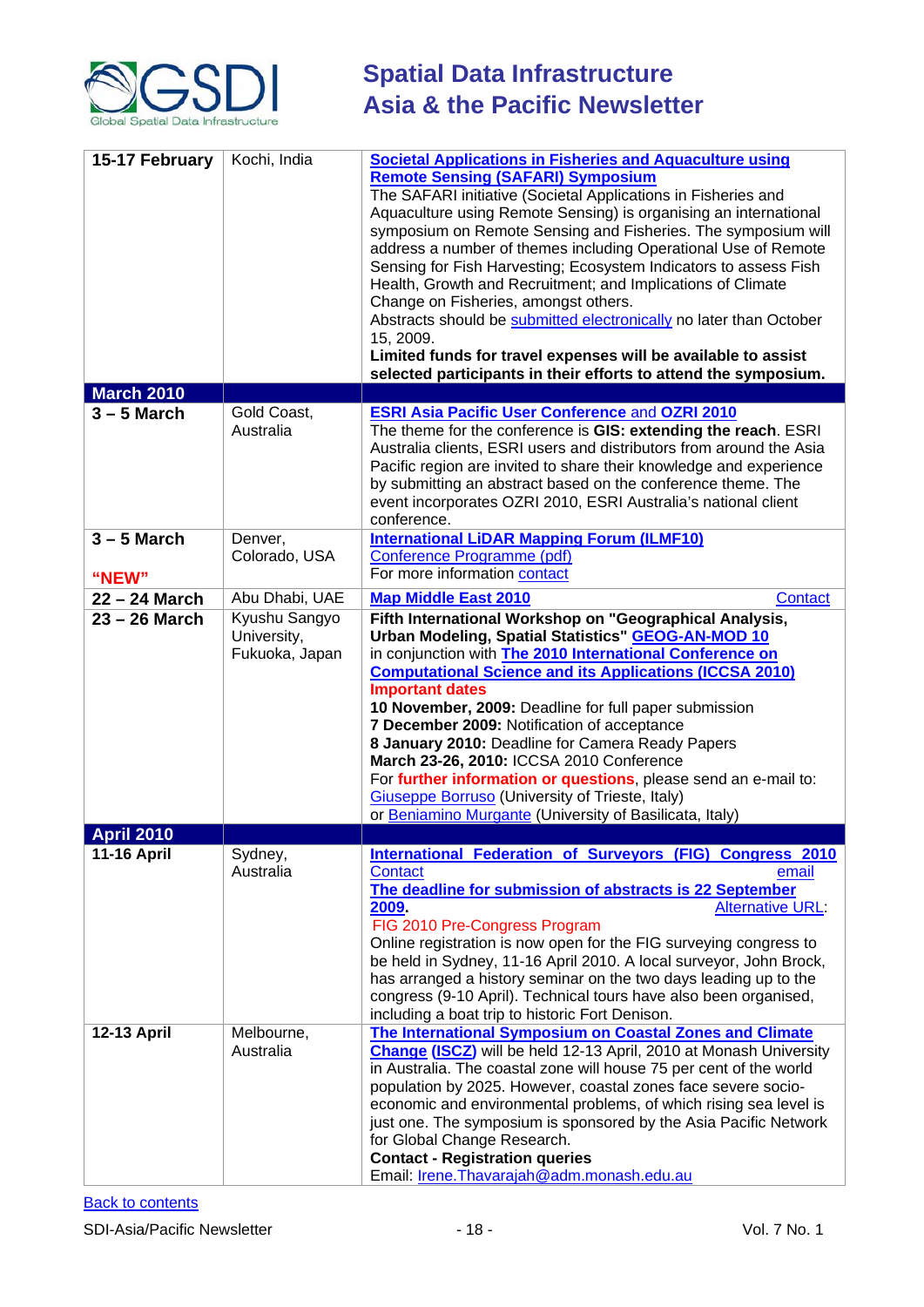

|                         |                  | <b>Contact - Further Queries</b>                                                                                                 |
|-------------------------|------------------|----------------------------------------------------------------------------------------------------------------------------------|
|                         |                  | Email: Charlotte.Fisher@sci.monash.edu.au                                                                                        |
| April 13-15, 2010       | Toronto, Ontario | GeoTec 2010 - Increasing Productivty, Potential and Profits                                                                      |
| "NEW"                   |                  | Call for Presentations - 2010 GeoTec Event<br><b>DEADLINE EXTENDED! - Submissions due December 7, 2009</b>                       |
|                         |                  | <b>Contact Kathleen Hastings</b>                                                                                                 |
| <b>14-16 April</b>      | Zahedan, Iran    | 4th International Congress of the Islamic World Geographers                                                                      |
|                         |                  | (ICIWG2010)                                                                                                                      |
|                         |                  | Abstract deadline has passed.                                                                                                    |
|                         |                  | This congress is a chance for scholars across Iran and the world to                                                              |
|                         |                  | exchange ideas and offer solutions in order to address obstacles                                                                 |
|                         |                  | facing the Islamic world and furthermore achieve sustainable                                                                     |
|                         |                  | development. Information Technology advances, especially in                                                                      |
|                         |                  | Information Management as well as new technologies in                                                                            |
|                         |                  | Geographic Sciences such as Geographic Information System                                                                        |
|                         |                  | (GIS) and Remote Sensing (RS), are very important to the<br>geography community.                                                 |
|                         |                  | Contact.                                                                                                                         |
| <b>25-29 April</b>      | Phoenix, Arizona | <b>2010 GITA</b>                                                                                                                 |
|                         |                  | <b>Email</b>                                                                                                                     |
| <b>April 26-28</b>      | Al-Khobar City,  | The Fifth National GIS Symposium and Exhibition.                                                                                 |
|                         | Saudi Arabia     | Featuring a state-of-the-art exhibit, plenary, keynote, and technical                                                            |
| "NEW"                   |                  | sessions, the symposium will bring all stakeholders in the                                                                       |
|                         |                  | geospatial domain - academia, researchers, students and the                                                                      |
|                         |                  | industry – onto one platform for interaction, sharing and discussion                                                             |
|                         |                  | on various topics such as collaboration on spatial technology and<br>experiences gained. For further details, check the website. |
| <b>27-28 April</b>      | Singapore        | <b>Spatially Enabled Government Asia - Singapore - 2010</b>                                                                      |
|                         |                  | Spatially Enabled Government Asia will focus on the strategies                                                                   |
|                         |                  | for data management and data sharing.                                                                                            |
| <b>26-29 April</b>      | Sendai, Japan    | <b>PICES Symposium, an international symposium on Climate</b>                                                                    |
|                         |                  | Change Effects on Fish and Fisheries: Forecasting Impacts,                                                                       |
|                         |                  | Assessing Ecosystem Responses, and Evaluating Management                                                                         |
|                         |                  | Strategies.                                                                                                                      |
|                         |                  | Abstract submission deadline: November 30, 2009<br>Financial support application deadline: January 15, 2010                      |
| <b>28-29 April</b>      | Kuala Lumpur,    | The 6th International Remote Sensing and GIS Conference and                                                                      |
|                         | Malaysia         | <b>Exhibition</b> (MRSS 2010) is being organised by the Malaysian                                                                |
|                         |                  | Remote Sensing Society (MRSS) and Universiti Putra Malaysia. It                                                                  |
|                         |                  | is scheduled for 28-29 April, 2010 at PWTC in Kuala Lumpur.                                                                      |
|                         |                  | MRSS has issued a call for papers for the conference. Abstracts                                                                  |
|                         |                  | must be submitted by 10 January, 2010.                                                                                           |
|                         |                  | Contact E-mail (Attn: Ms Nuraini Bt Abdul Thalib)<br>ASIA GIS 2010 Conference further details to be announced                    |
| Date to be<br>announced | Taipei           |                                                                                                                                  |
| <b>May 2010</b>         |                  |                                                                                                                                  |
| 17-21 May 2010          | Chicago, USA     | The 2010 International Symposium on Collaborative                                                                                |
|                         |                  | <b>Technologies and Systems (CTS 2010)</b>                                                                                       |
| "NEW"                   |                  | <b>Contact</b> contact one of the Symposium's Co-Chairs:                                                                         |
|                         |                  | <b>Bill McQuay or Waleed W. Smari.</b>                                                                                           |
|                         |                  |                                                                                                                                  |
|                         |                  | <b>Workshop on Sensor Web Enablement 2010 (SWE2010)</b>                                                                          |
|                         |                  | As part of The 2010 International Symposium on Collaborative                                                                     |
|                         |                  | <b>Technologies and Systems (CTS 2010)</b><br>Abstract Submission Deadline: December 18, 2009                                    |
|                         |                  | Paper Submission Deadline: January 8, 2010                                                                                       |
|                         |                  | Notification of Acceptance: February 7, 2010                                                                                     |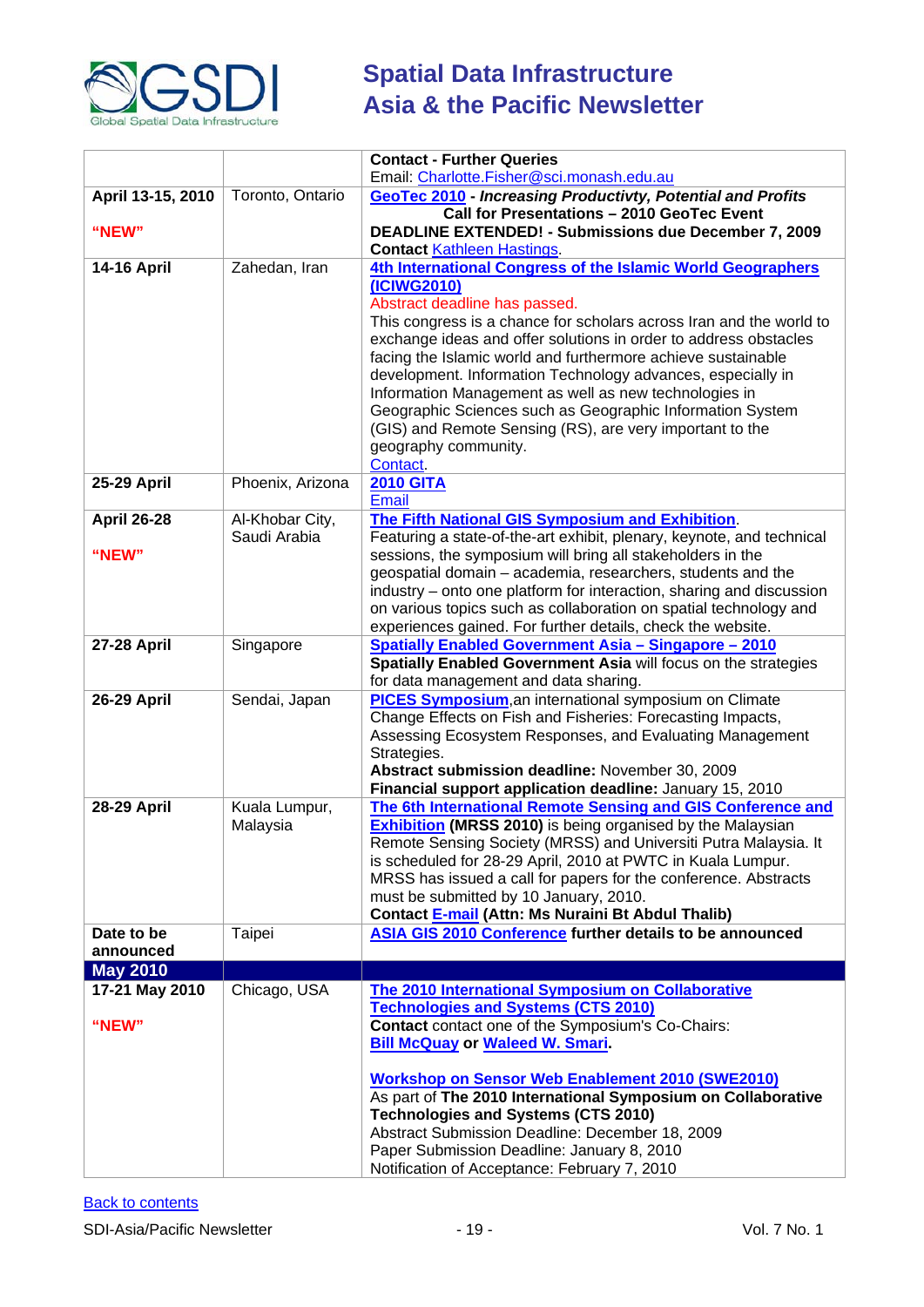

|                           |                               | Registration & Camera-Ready Paper Due: March 1, 2010<br>Note that the workshop paper submission deadline is different<br>from that of the CTS 2010 main conference.                                                                                                                                                                                                                                                                                                                                                                                                                                                           |
|---------------------------|-------------------------------|-------------------------------------------------------------------------------------------------------------------------------------------------------------------------------------------------------------------------------------------------------------------------------------------------------------------------------------------------------------------------------------------------------------------------------------------------------------------------------------------------------------------------------------------------------------------------------------------------------------------------------|
| 20-21 May 2010<br>"NEW"   | Taipei, Taiwan                | 7th Taipei International Digital Earth Symposium (TIDES) 2010<br>Abstract deadline: December 31, 2009.<br>This year's theme is "Digital Earth for the New Generation Towards<br>a Green Earth", and topics are related to the fields of Earth<br>Observation & Technology, Social Science & Education, and<br>Environmental Change & Strategy.?The focus through these<br>discussions is to upgrade Digital Earth education for the young<br>generation and attract more young people to become involved in<br>Digital Earth study, to help restore the balance now missing in our<br>relationship with the Earth.<br>Contact |
| 26-28 May                 | Hong Kong                     | The 14th International Symposium on Spatial Data Handling<br>Organisers are inviting abstracts related to the theme Theory,<br>Modelling and Concepts in Geospatial Information Science. The<br>event will explore topics such as digital cartography, data modelling<br>for social science and interoperability. The deadline for abstracts is<br>31 August. Pdf flyer available at International Symposium<br>Announcement                                                                                                                                                                                                  |
| $27 - 28$ May             | Bishkek,<br>Kyrgyz Republic   | <b>Fourth Central Asia GIS Conference (GISCA 2010)</b><br>Water: Life, Risk, Energy and Landuse<br>Contact: Dr. Akylbek Chymyrov<br>Tel:+996 (312) 545602                                                                                                                                                                                                                                                                                                                                                                                                                                                                     |
| "NEW"<br><b>June 2010</b> |                               |                                                                                                                                                                                                                                                                                                                                                                                                                                                                                                                                                                                                                               |
| 9-11 June                 | Washington, DC                | <b>The First International Conference on Computing for</b>                                                                                                                                                                                                                                                                                                                                                                                                                                                                                                                                                                    |
|                           | <b>USA</b>                    | <b>Geospatial (Com.GEO 2010)</b><br><b>Important Submission Deadlines</b><br>Full and Short Papers February 19, 2010,<br>Courses Proposal February 19, 2010<br>Tech Talks Abstract March 22, 2010,<br>Invited Sessions Proposal January 25, 2009<br>Workshops Proposal January 25, 2009                                                                                                                                                                                                                                                                                                                                       |
| 9-11 June                 | Nottingham,<br>United Kingdom | The British Cartographic Society Annual Symposium 2010<br>'Talking With Maps'<br>The closing date for submissions is Friday 8th January 2010.<br>Successful submissions will be notified by no later than Friday 22nd<br>January.<br>Proposed titles and abstracts of no more than 300 words should be<br>submitted to:<br>Mr P Jones, Chair of Programme Committee, Defence Geographic<br>Centre, Hotine 141, Elmwood Avenue, Feltham, Middx, TW13 7AH.                                                                                                                                                                      |
| 21-24 June                | Yogyakarta,<br>Indonesia      | 9th GISDECO Conference<br>Theme: Applying Remote Sensing and GIS in Disaster<br>Management<br>Abstract deadline: 15 January 2010.<br>The conference aims to encourage the use of geospatial<br>information in disaster and risk management as well as a basis<br>for spatial planning and regional development.<br>Contact: Dr. Richard Sliuzas, ITC<br>For practical matters: Dr. Projo Danoedoro, PUSPICS Faculty of<br>Geography, Gadjah Mada University,                                                                                                                                                                  |
| <b>July 2010</b>          |                               |                                                                                                                                                                                                                                                                                                                                                                                                                                                                                                                                                                                                                               |
| $5 - 7$ July              | Vienna                        | 100 Years ISPRS: Call for Papers<br>Organisers of the ISPRS Commission VII Symposium (5-7 July<br>2010, Vienna) are inviting papers relating to the theme, 100 Years<br>ISPRS - Advancing Remote Sensing Science. They are particularly<br>seeking contributions that critically review major research areas in                                                                                                                                                                                                                                                                                                               |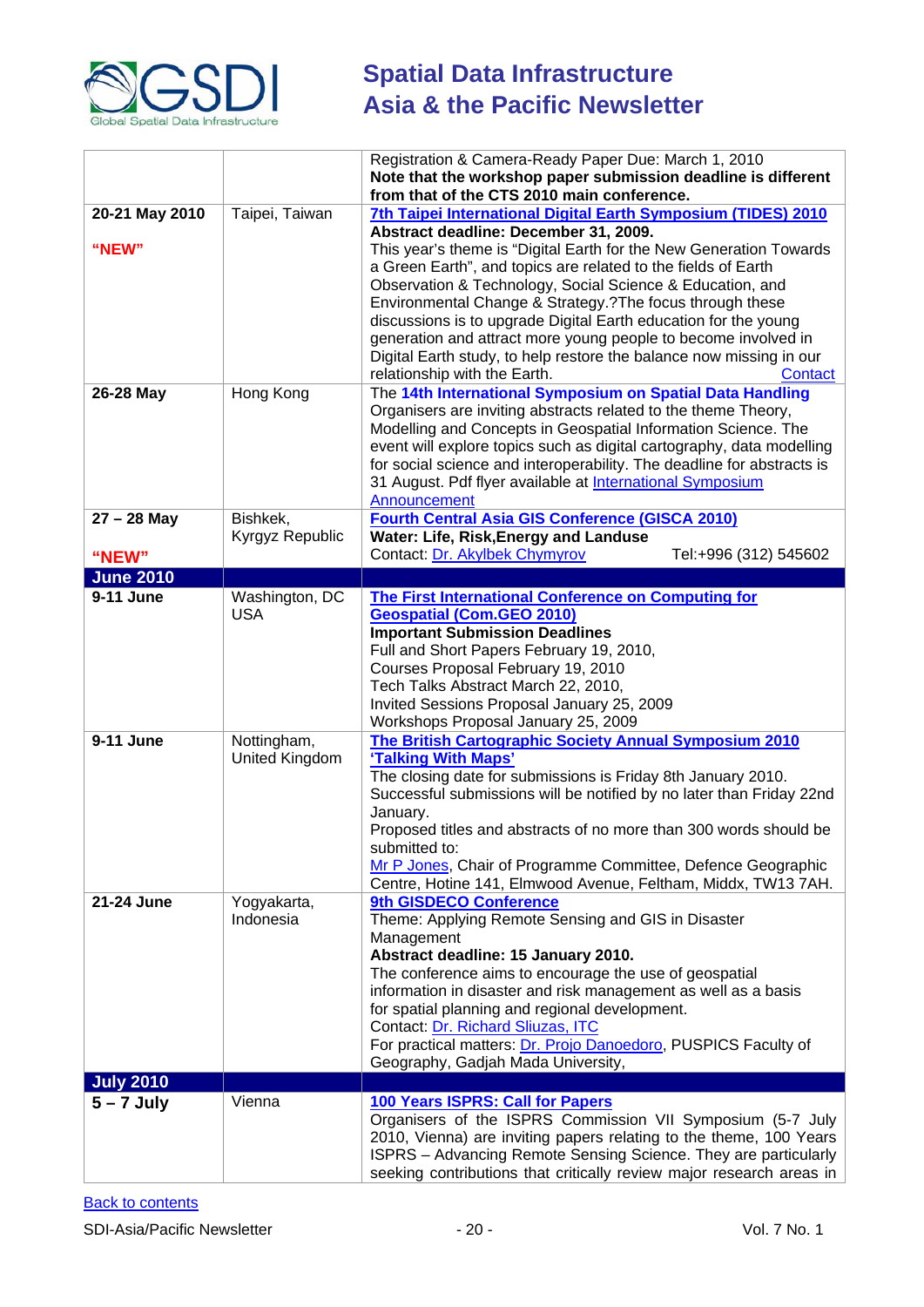

|                                      |                   | remote sensing. The deadline for full-paper review is 28 November<br>2009. The deadline for abstract-only review is 28 February 2010.                                                                                                                                                                                                                                                                                                                                                                                                                                                                                                                                                                                                                                                                                                                        |
|--------------------------------------|-------------------|--------------------------------------------------------------------------------------------------------------------------------------------------------------------------------------------------------------------------------------------------------------------------------------------------------------------------------------------------------------------------------------------------------------------------------------------------------------------------------------------------------------------------------------------------------------------------------------------------------------------------------------------------------------------------------------------------------------------------------------------------------------------------------------------------------------------------------------------------------------|
| 6-9 July                             | Salzburg, Austria | GI Forum 2010<br>The organisers of the GI Forum 2010 in Austria have issued a call<br>for papers for the conference, which will be held 6-9 July. The<br>conference theme is spatial assessment and analysis of<br>vulnerability. Workshops will be held prior to the conference on 6<br>July.<br>email<br><b>IMPORTANT DATES</b><br>Full papers for publication in the conference proceedings and oral<br>presentation February 1, 2010<br>Extended abstracts for discussion session February 1<br>Extended abstract for poster presentation June 7<br>Workshop presentation February 19<br><b>Registration deadlines</b><br>Early registration - until May 28, 2010<br>Online registration - until June 25<br>On-the-spot registration commences July 6<br>The GI Forum pass provides access to the <b>AGIT Symposium</b> and<br><b>AGIT Expo</b> as well. |
| $12 - 16$ July                       | San Diego         | 30 <sup>th</sup> Annual ESRI User Conference<br>Call for papers & presentations - Abstract deadline closed 6<br><b>November</b><br>ESRI invites users to tell their GIS story by sharing their<br>experiences with GIS and presenting during a moderated session<br>at the 2010 ESRI International User Conference (ESRI UC).                                                                                                                                                                                                                                                                                                                                                                                                                                                                                                                                |
| <b>September</b><br>2010             |                   |                                                                                                                                                                                                                                                                                                                                                                                                                                                                                                                                                                                                                                                                                                                                                                                                                                                              |
| 1-3 September                        | Paris             | <b>PCV2010</b><br>PCV 2010 will be held in next year. It is an ISPRS selective<br>conference covering all the aspects of computer vision and image<br>analysis dealing with geographic data. PCV focuses on the<br>processing of images and 3D point clouds, acquired from satellites,<br>aircraft or from street level acquisition systems.<br>Important dates: 1 March, 2010: for peer reviewed papers;<br>1 April: abstracts of non peer-reviewed papers.<br>31 August is tutorial day. Conference dates are 1-3 September,<br>2010.<br><b>Website</b>                                                                                                                                                                                                                                                                                                    |
| October 2010                         |                   |                                                                                                                                                                                                                                                                                                                                                                                                                                                                                                                                                                                                                                                                                                                                                                                                                                                              |
| 18 - 22 October                      | <b>Singapore</b>  | <b>GSDI 12 World Conference - Realising Spatially Enabled</b><br><b>Societies</b><br>In conjunction with the 16th PCGIAP Annual Meeting.                                                                                                                                                                                                                                                                                                                                                                                                                                                                                                                                                                                                                                                                                                                     |
| <b>November</b><br>2010              |                   |                                                                                                                                                                                                                                                                                                                                                                                                                                                                                                                                                                                                                                                                                                                                                                                                                                                              |
| $8 - 11$<br><b>November</b><br>"NEW" | London            | The 5th International Conference for Internet Technology and<br><b>Secured Transactions (ICITST-2010)</b><br>Technical Co-Sponsored by IEEE UK/RI Communications Chapter,<br>Contact<br><b>IMPORTANT DATES</b><br>Full Paper Submission: May 31, 2010?<br>Extended Abstract (Work in Progress) Submission: April 01, 2010<br>Proposal for Workshops and Tutorials: April 30, 2010?<br>Notification of Workshop and Tutorial Acceptance: March 15, 2010<br>Proposal for Industrial Presentation: April 30, 2010<br>Early Registration Deadline: January 01 to July 31, 2010<br>Late Registration Deadline: July 31 to November 08, 2010                                                                                                                                                                                                                       |